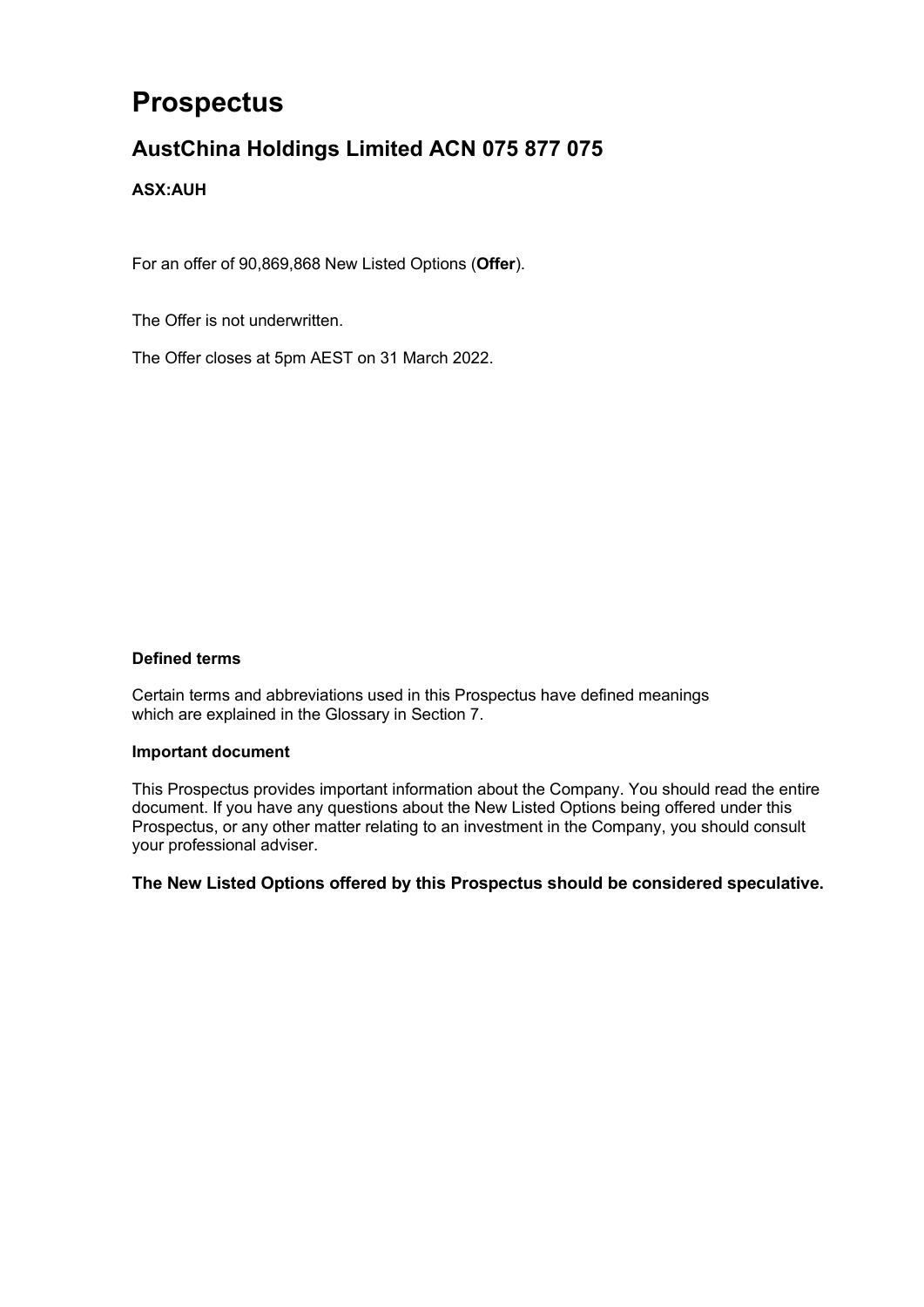## **Important Notices**

## **General**

This Prospectus is dated 29 March 2022 and was lodged with ASIC on that date. Neither ASIC nor ASX, nor any of their officers, take any responsibility for the contents of this Prospectus.

This Prospectus expires 13 months from the date it was lodged with ASIC. No securities will be issued on the basis of this Prospectus later than 13 months after the date of this Prospectus.

An application will be made to ASX within 7 days after the date of this Prospectus for the quotation of the New Listed Options the subject of this Prospectus.

In preparing this Prospectus, regard has been had to the fact that the Company is a disclosing entity for the purposes of the Corporations Act and that certain matters may reasonably be expected to be known to investors and their professional advisers. This Prospectus is issued pursuant to section 713 of the Corporations Act. Section 713 allows the issue of a more concise prospectus in relation to an offer of continuously quoted securities or options to acquire continuously quoted securities. This Prospectus is intended to be read in conjunction with the publicly available information in relation to the Company which has been notified to ASX and does not include all information that would be included in a prospectus for an initial public offering.

This document is important and it should be read in its entirety.

The New Listed Options to be issued pursuant to this Prospectus should be viewed as a speculative investment and investors should refer to the Section [2](#page-7-0) for details of certain risk factors which are considered to be relevant for the purposes of the Offer.

Investors should consult their stockbroker, solicitor, accountant or other professional adviser if necessary.

No person is authorised to give any information or to make any representation in relation to the Offer which is not contained in this Prospectus and any such information may not be relied

upon as having been authorised by the Directors.

A copy of this Prospectus can be downloaded from the Company's website at *www.austchinaholdings.com.* The offer constituted by an electronic version of this Prospectus is only available to persons receiving an electronic version of this Prospectus within Australia. A hard copy of this Prospectus may be obtained by contacting the Company.

A number of terms and abbreviations used in this Prospectus have defined meanings set out in Section [7.](#page-30-0)

## **Overseas investors**

The distribution of this Prospectus in jurisdictions outside of Australia may be restricted by law and therefore persons who come into possession of this Prospectus should seek advice on and observe any such restrictions. Any failure to comply with any such restrictions may constitute a violation of the applicable securities law.

This Prospectus does not, and is not intended to, constitute an offer of securities in any jurisdiction where, or to any person to whom, it would be unlawful to make such an offer or issue. This Prospectus has not been, nor will it be lodged, filed or registered with any regulatory authority under the securities laws of any other country.

#### **Risk factors**

Refer to Section [2](#page-7-0) for details of the risks associated with an investment in the Company. As with any securities investment, there are risks associated with investing in the Company. Investors should be aware that an investment in the Company involves risks that may be greater than risks associated with an investment in some other companies. The principal risks that could affect the financial and market performance of the Company are detailed in Section [2](#page-7-0) of this Prospectus.

The New Listed Options on offer under this Prospectus should be considered speculative. Accordingly, before deciding to invest in the Company, investors should read this Prospectus in its entirety and should consider all factors in light of their individual circumstances and seek appropriate professional advice.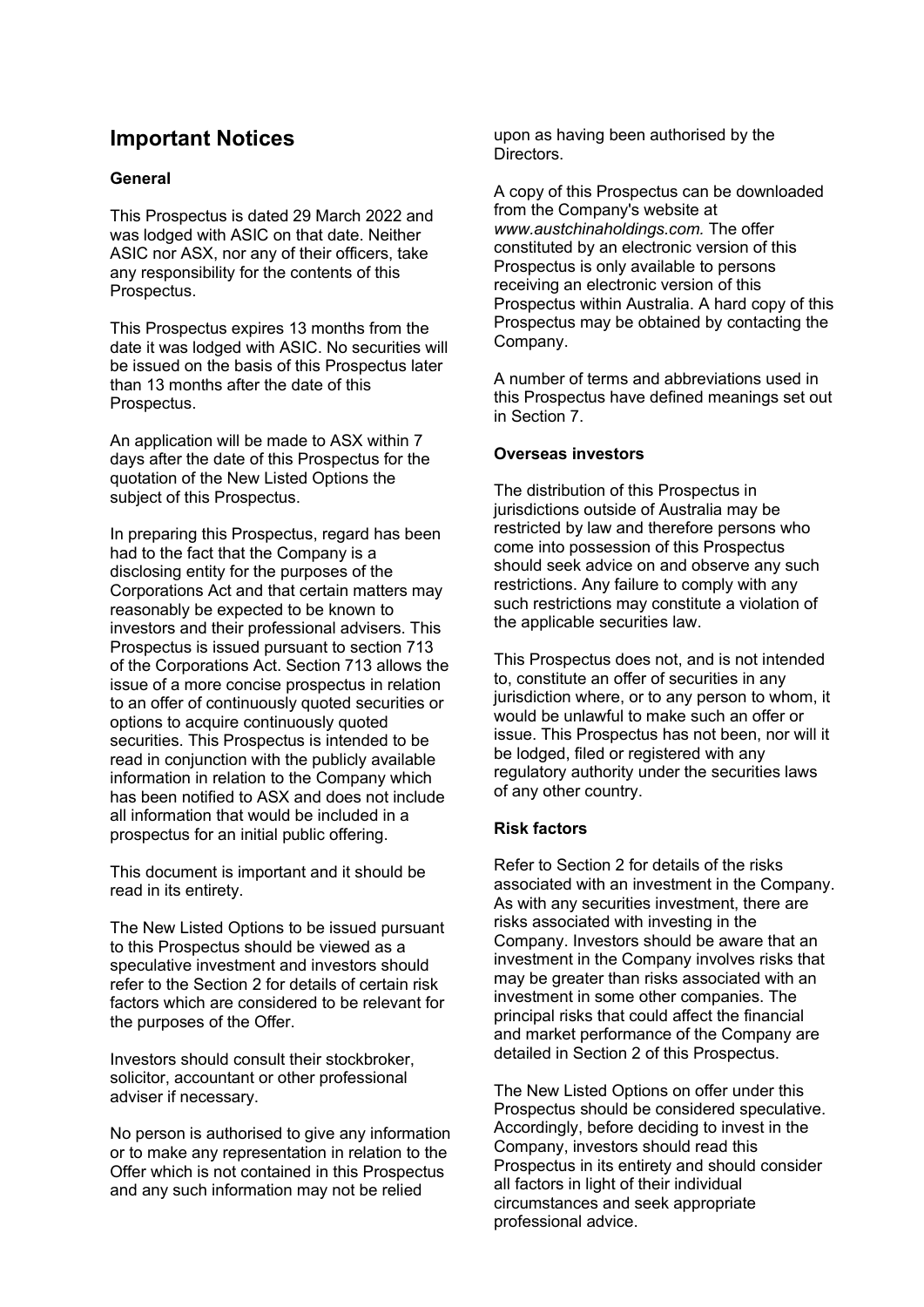### **Defined terms**

Certain terms and abbreviations used in this Prospectus have defined meanings which are explained in the Glossary.

### **Website**

No document or information included on the Company's or any third party's website is incorporated by reference into this Prospectus.

## **Forward-looking statements**

This Prospectus contains forward-looking statements which are identified by words such as 'may', 'could', 'believes', 'estimates', 'targets', 'hopes', 'expects', 'intends', 'aimed at' and other similar words that involve risks and uncertainties.

These statements are based on an assessment of past and present economic and operating conditions and on a number of assumptions regarding future events and actions that, as at the date of this Prospectus, are expected to take place.

Such forward-looking statements are not guarantees of future performance and involve known and unknown risks, uncertainties, assumptions and other important factors, many of which are beyond the control of the Company, its Directors and management.

Although the Company believes that the expectations reflected in the forward-looking statements included in this Prospectus are reasonable, none of the Company, its Directors or officers and management, or any person named in this Prospectus, can give, or gives, any assurance that the results, performance or achievements expressed or implied by the forward-looking statements contained in this Prospectus will actually occur or that the assumptions on which those statements are based will prove to be correct or exhaustive beyond the date of their making. Investors are cautioned not to place undue reliance on these forward-looking statements.

Except to the extent required by law, the Company has no intention to update or revise forward-looking statements, or to publish prospective financial information in the future, regardless of whether new information, future events or any other factors affect the information contained in this Prospectus.

The forward-looking statements contained in this Prospectus are subject to various risk

factors that could cause the Company's actual results to differ materially from the results expressed or anticipated in these statements. The key risk factors of investing in the Company are set out in Section [2](#page-7-0) of this Prospectus.

This Prospectus is available electronically at *www.austchinaholdings.com.*

### **Electronic Prospectus**

Any person accessing the electronic version of this Prospectus for the purpose of making an investment in the Company must be an Australian resident and must only access the Prospectus from within Australia. Persons who access the electronic version of this Prospectus should ensure that they download and read the entire Prospectus.

The *Corporations Act* prohibits any person passing onto another person an Application Form unless it is attached to a hard copy of this Prospectus or it accompanies the complete and unaltered version of this Prospectus. Any person may obtain a hard copy of this Prospectus free of charge by contacting the Company. If you have received this Prospectus as an electronic Prospectus, please ensure that you have received the entire Prospectus accompanied by the Application Form. If you have not, please contact the Company and the Company will send you, for free, either a hard copy or a further electronic copy of the Prospectus or both.

The Company reserves the right not to accept an Application Form from a person if it has reason to believe that when that person was given access to the electronic Application Form, it was not provided together with the electronic Prospectus and any relevant supplementary or replacement prospectus or any of those documents were incomplete or altered.

## **THIS PROSPECTUS IS IMPORTANT AND SHOULD BE READ IN ITS ENTIRETY.**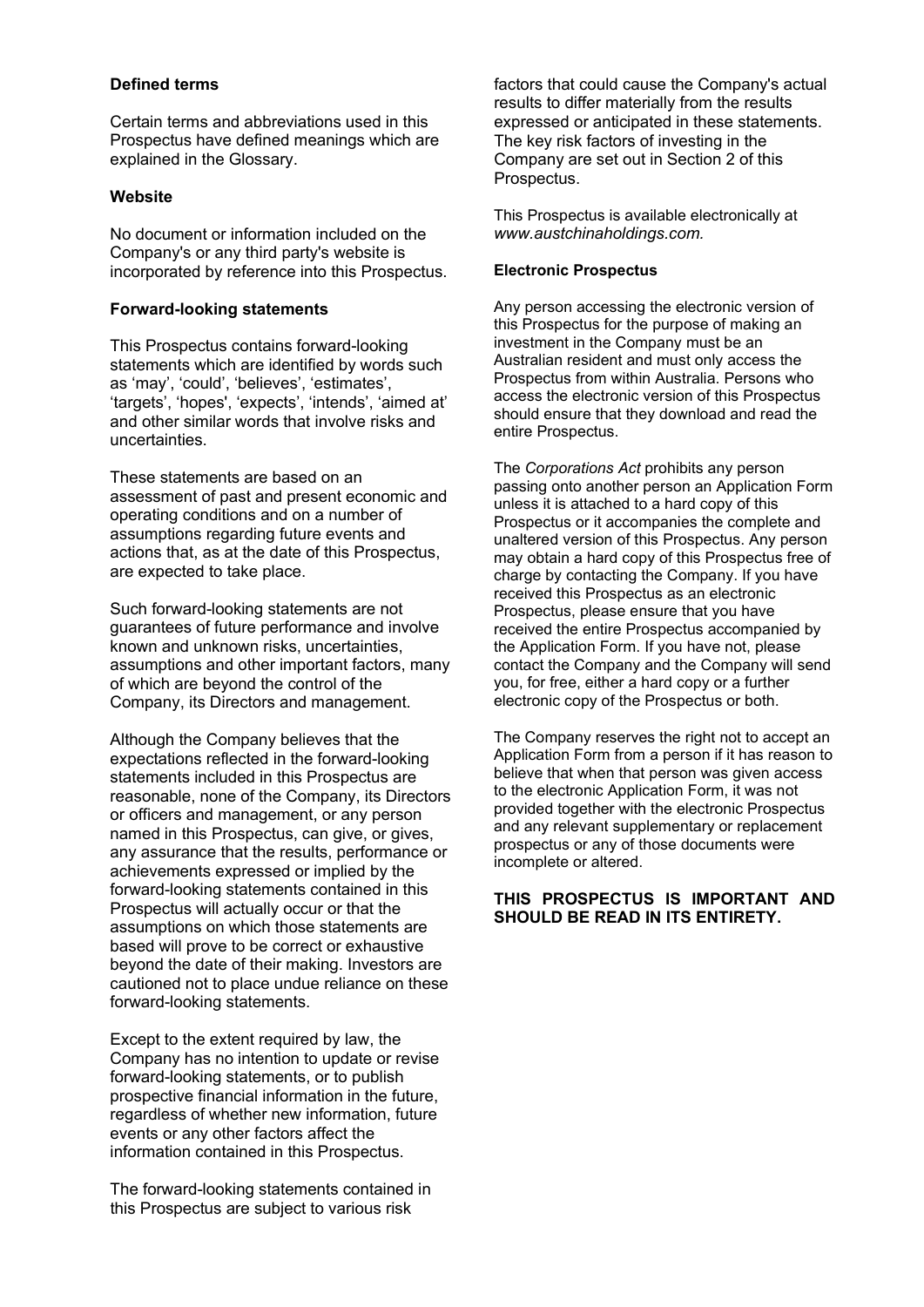# **Contents**

| 2. |                                                               |  |
|----|---------------------------------------------------------------|--|
| 3. |                                                               |  |
| 4. | Rights Attaching to the Company's Shares and Listed Options19 |  |
| 5. |                                                               |  |
| 6. |                                                               |  |
| 7. |                                                               |  |
| 8. |                                                               |  |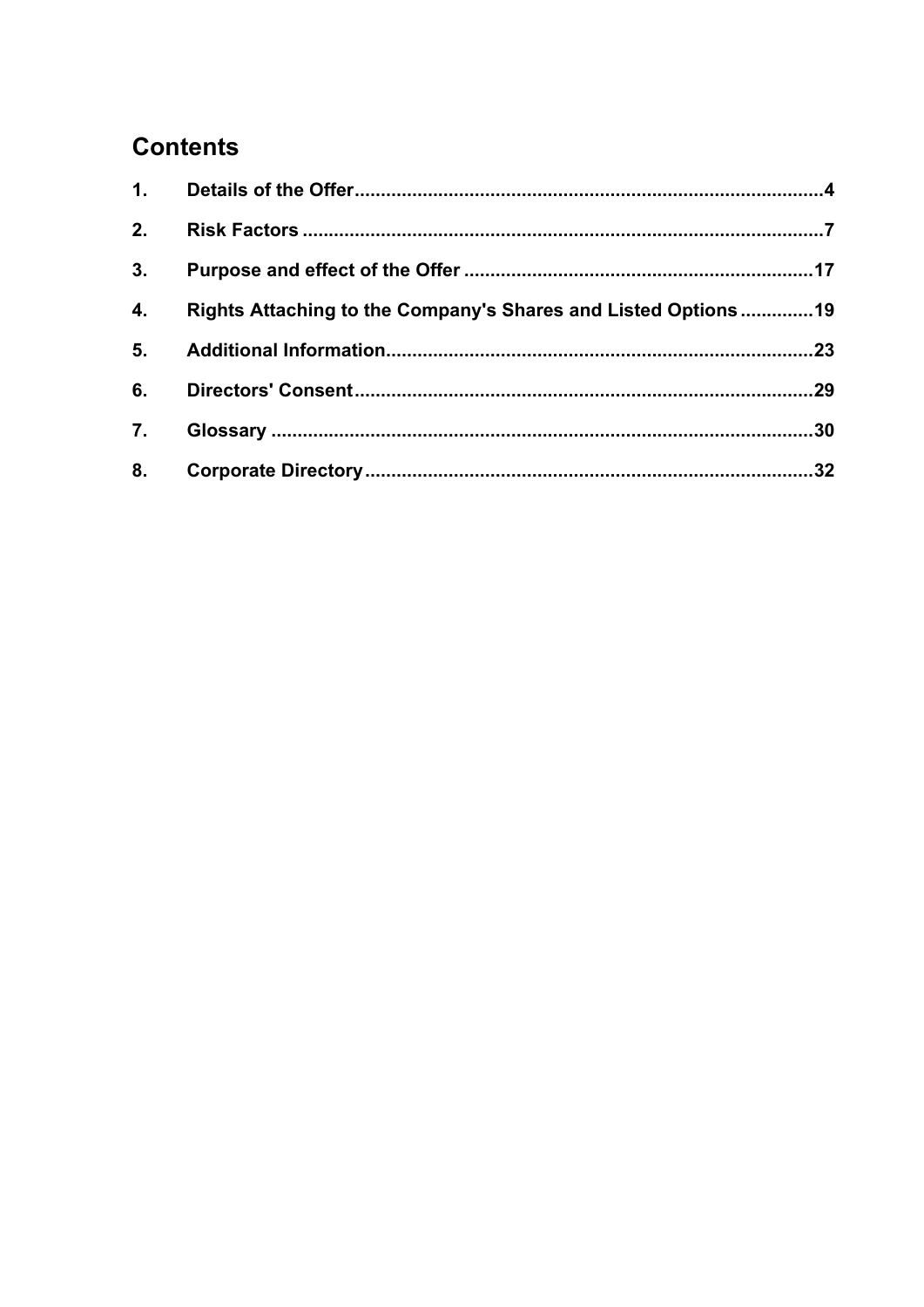## <span id="page-4-0"></span>**1. Details of the Offer**

#### **1.1 Background to the Offer**

On 16 March 2022, the Company announced a capital raising by way of placement (**Placement**) of 181,739,732 Shares to sophisticated and professional investors to raise a total of \$2,544,000 (before costs) at an issue price of \$0.014. For every 2 Shares taken up under the Placement, the Company agreed to offer 1 free attaching Option (**New Option**) with an exercise price of \$0.028, expiring 16 March 2024. The Company proposes to seek Official Quotation of the 90,869,868 proposed New Options on ASX (**New Listed Options**).

Generally, section 707(3) of the Corporations Act requires that a prospectus is issued in order for a person to whom securities were issued without disclosure under Part 6D of the Corporations Act to offer those securities for sale within 12 months of their issue. The Corporations Act provides an exception to section 707(3) where an entity issues a 'cleansing' notice under section 708A(5). However, the Company is precluded from issuing a 'cleansing' notice in respect of the New Listed Options, as they are not in a class of securities that were quoted securities at all times in the last 3 months.

Consequently, the Company is offering the New Listed Options pursuant to this Prospectus to those persons who are entitled to receive New Listed Options arising from their participation in the Placement (**Placement Participants**). This Prospectus has also been issued to facilitate secondary trading of the New Listed Options and any Shares issued upon exercise of the New Listed Options to be issued under the Offer.

The Placement was managed by GBA Capital Pty Ltd (**GBA Capital**) who received capital raising fee of 6% (plus GST) on the gross proceeds of the Placement. No additional fees are payable in relation to the Offer.

## **1.2 The Offer**

This Prospectus invites Placement Participants to apply for a total of up to 90,869,868 New Listed Options in accordance with their entitlements under the Placement (**Offer**).

All Placement Participants will be sent a copy of this Prospectus, together with an Application Form. Only the Placement Participants can accept the Offer. Refer to Section [1.7](#page-5-0) for details on how to apply for New Listed Options.

No funds will be raised from the New Listed Options issued in connection with the Placement, as they are free attaching to the Shares on a 1:2 basis.

The Offer is only available to those who are personally invited to accept the Offer. Accordingly, Application Forms will only be provided by the Company to these parties.

All New Listed Options offered under this Prospectus will be issued on the same terms and conditions, as set out in Section [4.3.](#page-22-0) Subject to the quotation requirements of the ASX Listing Rules, the New Listed Options issued under this Prospectus will form a new class of listed security of the Company.

All Shares issued on exercise of the New Listed Options will rank equally with the Shares on issue at the date of this Prospectus. Refer to Section [4.2](#page-19-1) for further details regarding the rights and liabilities attaching to Shares.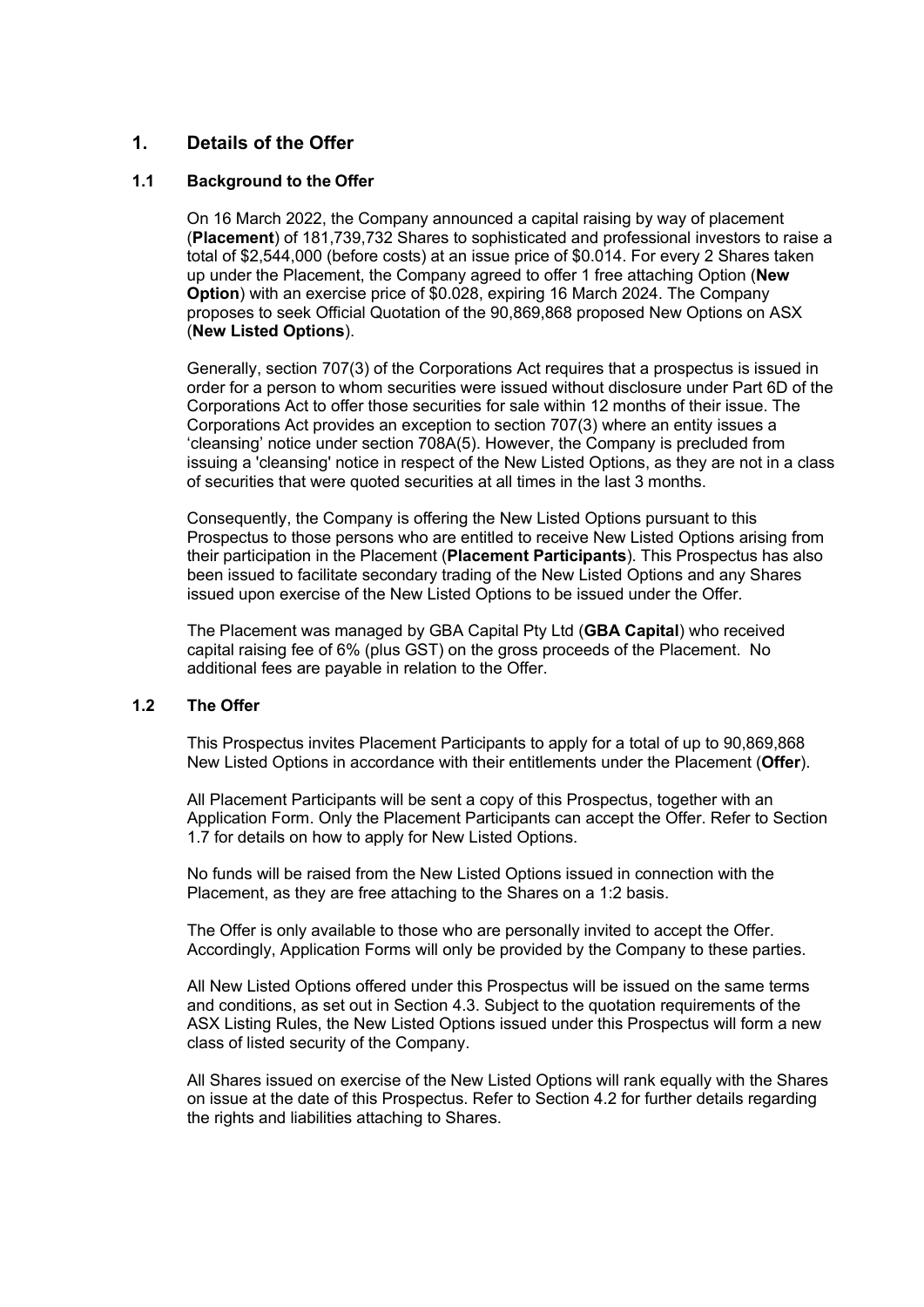## <span id="page-5-1"></span>**1.3 Timetable and important dates**

| <b>Event</b>                                                    | Date*         |
|-----------------------------------------------------------------|---------------|
| Lodgment of Prospectus with ASIC and<br><b>ASX</b>              | 29 March 2022 |
| Opening Date of the Offer                                       | 29 March 2022 |
| Closing Date of the Offer                                       | 31 March 2022 |
| Dispatch of holding statements in respect<br>of the Offer       | 2 April 2022  |
| Expected date for Quotation of the New<br><b>Listed Options</b> | 3 April 2022  |

*\*The above dates are indicative only and may change without notice. The Company reserves the right to extend the Closing Date or close the Offer early without prior notice. As such the date the New Listed Options are expected to commence trading on ASX may vary.* 

#### **1.4 Minimum subscription**

There is no minimum subscription under the Offer.

## **1.5 Offer Period for Offer**

The opening date for the Offer is 29 March 2022. The Offer will remain open until the Closing Date, which is 5.00 pm on 31 March 2022 (unless varied).

The Directors may open and close the Offer on any other date and time, without prior notice as the Directors, in their absolute discretion and subject to compliance with the Corporations Act and Listing Rules, may determine. You are encouraged to submit your Application as early as possible.

#### **1.6 Offer not underwritten**

The Offer is not underwritten.

## <span id="page-5-0"></span>**1.7 How to accept the Offer**

Only the Placement Participants will be provided a copy of this Prospectus and an Application Form in respect of the Offer. Applications for New Listed Options must be made by the Placement Participants at the direction of the Company and must be made using the Application Form.

Placement Participants may only make an application in accordance with their entitlement under the Placement.

New Listed Options issued in connection with the Placement will be issued for nil consideration and therefore the Applicants are not required to pay any funds with the Application Form in respect of the New Listed Options.

Completed Application Forms must be sent to the Company at GPO Box 762, Brisbane Qld 4000 or emailed to [andrewfogg@austchinaholdings.com](mailto:andrewfogg@austchinaholdings.com) by no later than the Closing Date.

The Application Form does not need to be signed to be a binding acceptance of the New Listed Options under the Offer. If the Application Form is not completed correctly, it may still be treated as valid. The Directors' decision as to whether to treat the acceptance as valid and how to construe, amend or complete the Application Form, is final.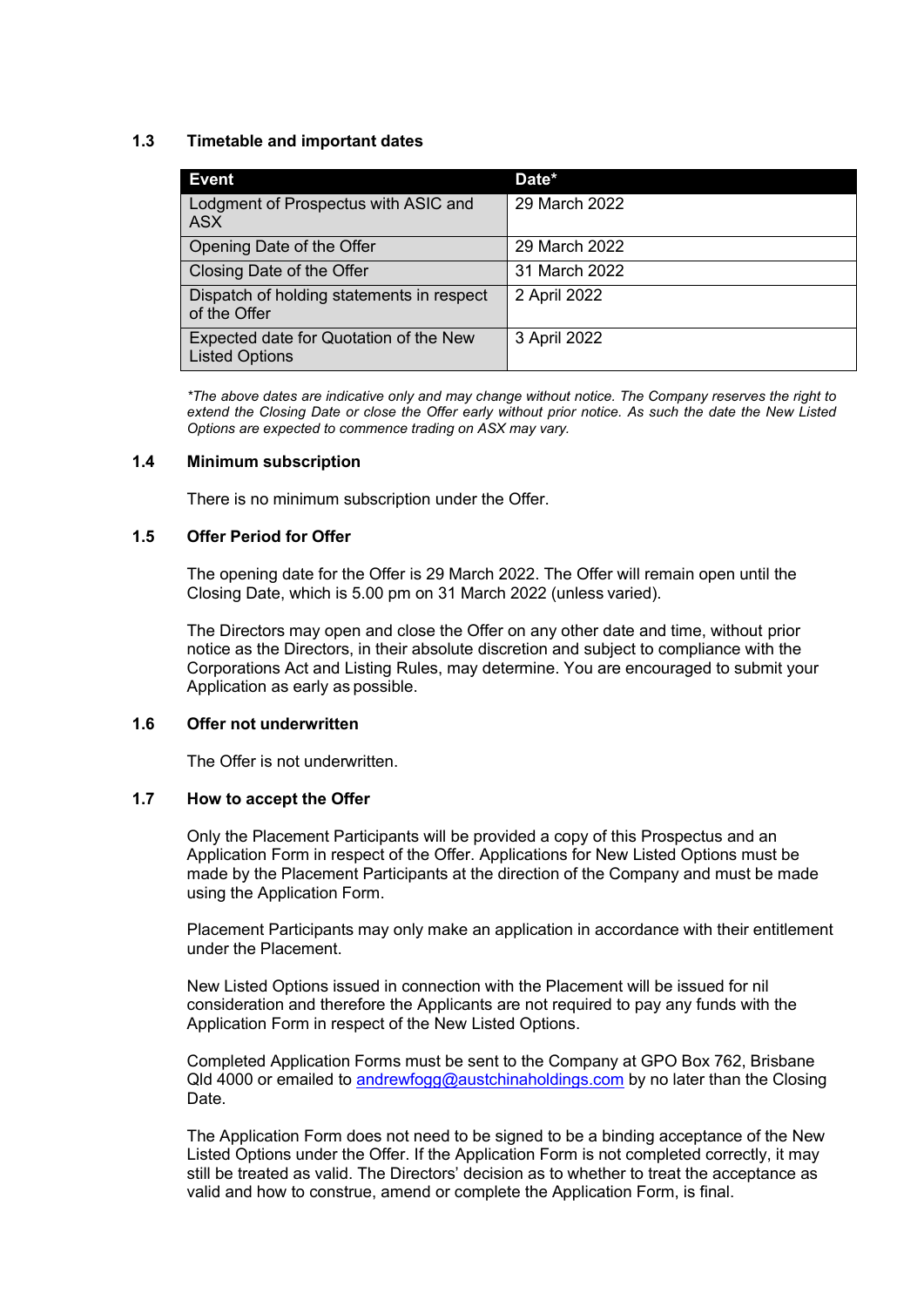If you are in doubt as to the course of action, you should consult your professional advisor(s).

#### **1.8 ASX quotation**

Application for Official Quotation of the New Listed Options offered under this Prospectus will be made to ASX within seven (7) days after the date of this Prospectus. The New Listed Options will only be admitted to Official Quotation if the quotation requirements under the ASX Listing Rules are satisfied. If the quotation requirements are not satisfied or otherwise does not grant Official Quotation of the New Listed Options, the New Listed Options will be issued as unquoted.

The fact that ASX may grant official quotation to the New Listed Options is not to be taken in any way as an indication of the merits of the Company or the New Listed Options now offered under this Prospectus.

#### **1.9 Issue of Listed Options**

The Listed Options to be issued pursuant to the Offer will be issued in accordance with the timetable set out in Section [1.3](#page-5-1) (**Timetable**) and otherwise in accordance with the ASX Listing Rules.

Holding statements for the New Listed Options issued under the Offer will be mailed in accordance with the Timetable and otherwise in accordance with the ASX Listing Rules.

#### **1.10 CHESS and issuer sponsorship**

The Company operates an electronics CHESS sub-register and an electronic issuer sponsored sub-register. The two sub-registers together make up the Company's principal register of Securities.

Under CHESS, the Company will not issue certificates to investors. Rather, holding statements (similar to bank statements) will be dispatched to investors as soon as practicable after issue. The statements will set out the number of New Listed Options issued under the Prospectus and provide details of a Holder Identification Number (for new investors who elect to hold their securities on the Chess sub-register) or Security holder Reference Number (for new investors who elect to hold their securities on the issuer sponsored sub-register). Updated holding statements will also be sent to each new investor following the month in which the balance of their holding of Securities changes, and also as required by the Listing Rules or the Corporations Act.

#### **1.11 Risks**

Investors should be aware that the New Listed Options on offer under this Prospectus should be considered highly speculative and involves a number of risks inherent in the various business segments of the Company. Section [2](#page-7-0) contains a non-exhaustive list of key risk factors of which investors should be aware. It is recommended that investors consider these risks carefully before deciding whether to invest in the Company.

This Prospectus should be read in its entirety, as it provides information for prospective investors to decide whether to invest in the Company. If you have any questions about the desirability of, or procedure for, investing in the Company, please contact your stockbroker, accountant or other independent adviser.

#### **1.12 Overseas Applicants**

No action has been taken to register or qualify the Securities, or the Offer, or otherwise to permit the offering of the Securities, in any jurisdiction outside of Australia.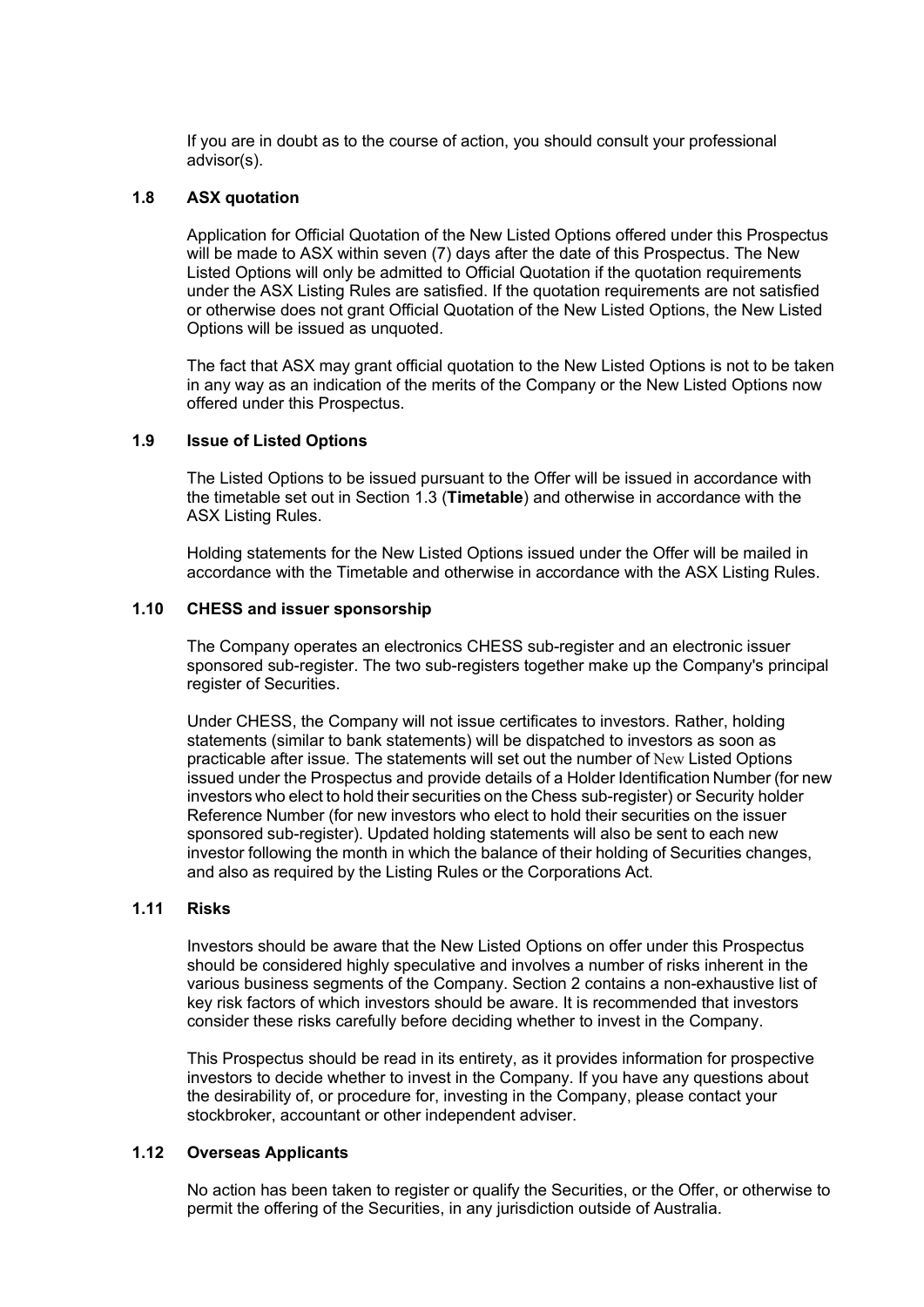The distribution of this Prospectus within jurisdictions outside of Australia may be restricted by law and persons into whose possession this Prospectus comes should inform themselves about and observe any such restrictions. Any failure to comply with these restrictions may constitute a violation of those laws.

This Prospectus does not constitute an offer of Securities in any jurisdiction where, or to any person to whom, it would be unlawful to issue this Prospectus.

It is the responsibility of any overseas Applicant to ensure compliance with all laws of any country relevant to his or her Application. The return of a duly completed Application Form will be taken by the Company to constitute a representation and warranty that there has been no breach of such law and that all necessary approvals and consents have been obtained.

#### **1.13 Taxation**

It is the responsibility of all persons to satisfy themselves of the particular taxation treatment that applies to them by consulting their own professional tax advisers. Taxation consequences will depend on particular circumstances. Neither the Company nor any of its officers accept any liability or responsibility in respect of the taxation consequences of the matters referred to above or any other taxation consequences connected with an investment in the Securities of the Company.

#### **1.14 Privacy disclosure**

Persons who apply for Securities pursuant to this Prospectus are asked to provide personal information to the Company, either directly or through the Share Registry.

The Company and the Share Registry collect, hold and use that personal information to assess Applications for Securities, to provide facilities and services to Security holders and to carry out various administrative functions. Access to the information collected may be provided to the Company's agents and service providers and to ASX, ASIC and other regulatory bodies on the basis that they deal with such information in accordance with relevant privacy laws. If you do not provide the information required on the relevant Application Form, the Company may not be able to accept or process your Application.

An Applicant has a right to gain access to the information that the Company holds about it, subject to certain exemptions under law. A fee may be charged for access. Access requests must be made in writing to the Company's registered office.

#### **1.15 Enquiries**

This Prospectus provides information for investors in the Company and should be read in its entirety. If, after reading this Prospectus, you have any questions about any aspect of an investment in the Company, please contact your stockbroker, accountant or independent financial adviser.

Questions relating to the Offer and the completion of an Application Form can be directed to the Company on 07 3229 6606 (within Australia) from 8.30 am to 5.00 pm (AEST), Monday to Friday.

## <span id="page-7-0"></span>**2. Risk Factors**

#### **2.1 Introduction**

The New Listed Options offered under this Prospectus should be considered highly speculative. Whilst the Directors recommend that Placement Participants take up their entitlement to New Listed Options, the Directors do urge Shareholders to consider the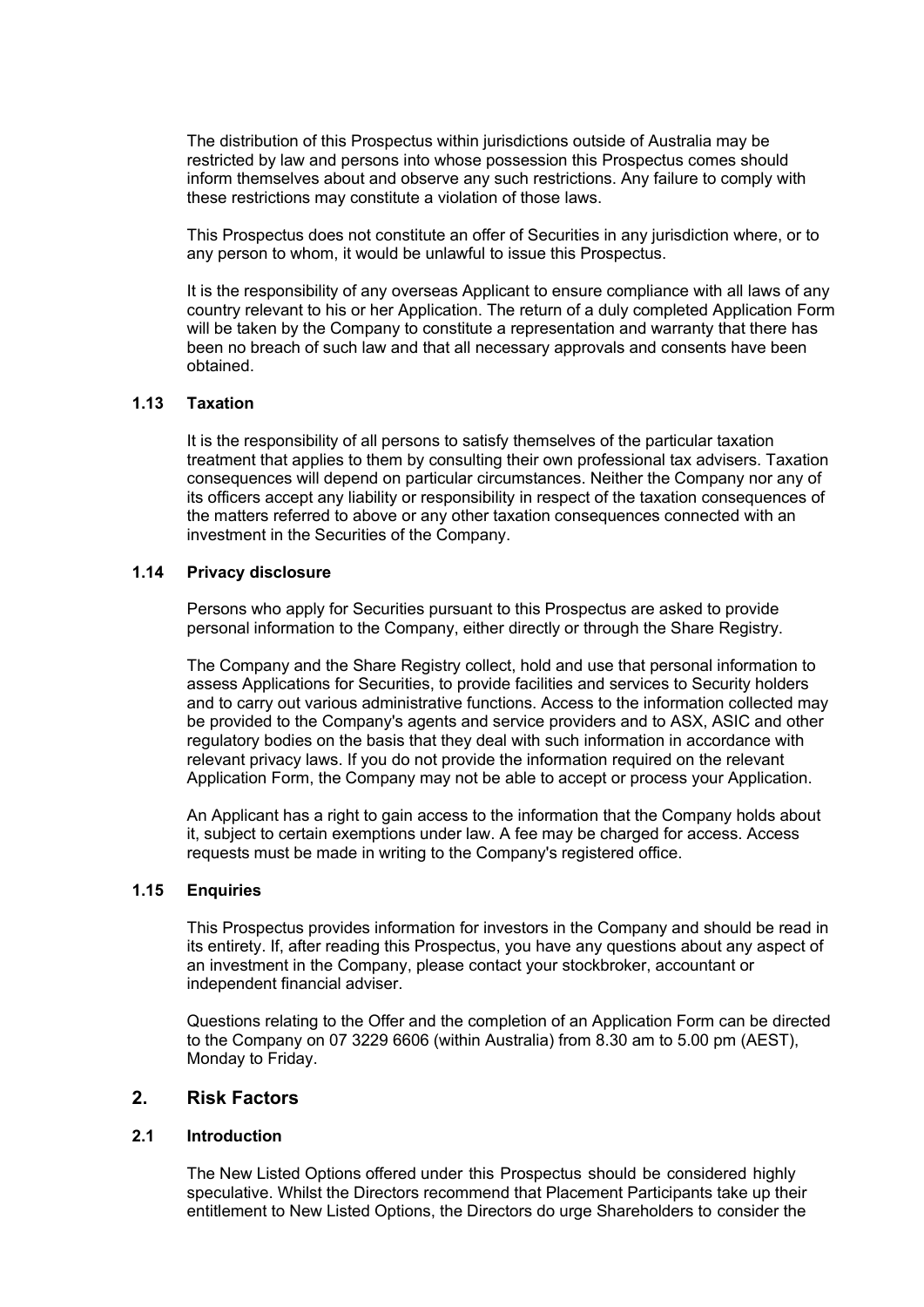non-exhaustive list of risk factors described below, together with information contained elsewhere in this Prospectus and in the Company's ASX announcements before deciding whether to apply for the New Listed Options.

Some of these risks can be mitigated by the use of safeguards and appropriate systems and controls, but some are outside the control of the Company and cannot be mitigated. Accordingly, an investment in the Company carries no guarantee with respect to the payment of dividends, return of capital or price at which the New Listed Options (or the underlying Shares) will trade.

The following is not intended to be an exhaustive list of the risk factors to which the Company is exposed.

#### **2.2 Company specific**

#### (a) **Future capital requirements**

The Company has no operating revenue and is unlikely to generate any operating revenue unless and until the Company's projects (**Projects**) are successfully explored, evaluated, developed and production commences. The future capital requirements of the Company will depend on many factors including its business development activities.

In order to successfully evaluate and develop the Projects and for production to commence, the Company will require further financing in the future. Any additional equity financing may be dilutive to Shareholders, may be undertaken at lower prices than the then market price or may involve restrictive covenants which limit the Company's operations and business strategy. Debt financing, if available, may involve restrictions on financing and operating activities.

Although the Directors believe that additional capital can be obtained, no assurances can be made that appropriate capital or funding, if and when needed, will be available on terms favourable to the Company or at all. If the Company is unable to obtain additional financing as needed, it may be required to reduce the scope of its activities and this could have a material adverse effect on the Company's activities including resulting in the tenements being subject to forfeiture, and could affect the Company's ability to continue as a going concern.

The Company may undertake additional offerings of Shares and of Securities convertible into Shares in the future. The increase in the number of Shares issued and outstanding and the possibility of sales of such Shares may have a depressive effect on the price of Shares. In addition, as a result of such additional Shares, the voting power of the Company's Existing Shareholders will be diluted.

#### (b) **Exploration and development risk**

There can be no assurance that exploration of the Projects or any other tenements that may be acquired in the future, will result in the discovery of an economic deposit. Even if an apparently viable deposit is identified, there is no guarantee that it can be economically exploited.

Mineral exploration and development is a speculative and high-risk undertaking that may be impeded by circumstances and factors beyond the control of the Company. Success in this process involves, among other things:

(i) discovery and proving-up, or acquiring, an economically recoverable resource orreserve;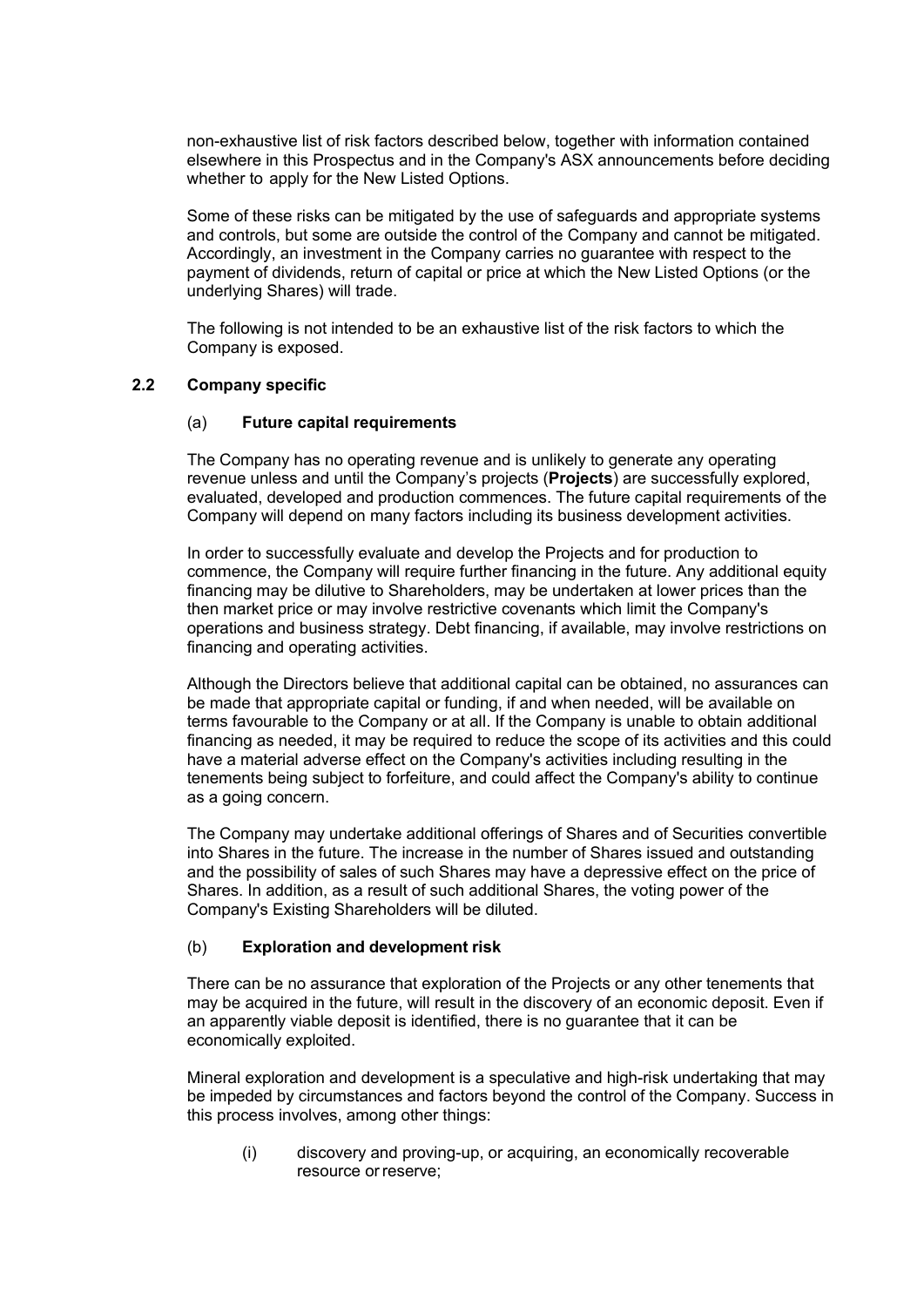- (ii) access to adequate capital throughout the acquisition/discovery and project development phases;
- (iii) securing and maintaining title to mineral exploration projects;
- (iv) obtaining required development consents and approvals necessary for the acquisition, mineral exploration, development and production phases; and
- (v) accessing the necessary experienced operational staff, the appropriate financial management and recruiting skilled contractors, consultants and employees.

There can be no assurance that exploration on the Projects, or any other exploration properties that may be acquired in the future, will result in the discovery of an economic mineral resource. Even if an apparently viable mineral resource is identified, there is no guarantee that it can be economically exploited.

## (c) **Resource estimates**

Whilst the Company intends to undertake exploration activities with the aim of defining a resource on Projects, no assurance can be given that the exploration will result in the determination of new or additional resources on any Tenement. Even if a resource is identified, no assurance can be provided that this can be economically extracted.

If the Company successfully delineates a resource or reserve on any of the tenements (or where the Projects have defined resources), resource or reserve estimates are expressions of judgment based on knowledge, experience and industry practice. Estimates which were valid when originally calculated may alter significantly when new information or techniques become available. In addition, by their very nature, resource estimates are imprecise and depend to some extent on interpretations, which may prove to be inaccurate. As further information becomes available through additional fieldwork and analysis, resource estimates are likely to change. This may result in alterations to development and mining plans which may, in turn, adversely affect the Company's operations.

## (d) **Results of studies**

Subject to the results of exploration and testing programs to be undertaken, the Company may progressively undertake a number of studies in relation to its Projects. These studies may include scoping, pre-feasibility, definitive feasibility and bankable feasibility studies.

These studies will be completed within parameters designed to determine the economic feasibility of the subject Projects within certain limits. There can be no guarantee that any of these studies will confirm the economic viability of the subject Projects or the results of other studies undertaken by the Company (e.g. the results of a feasibility study may materially differ from the results of a scoping study).

Even if a study confirms the economic viability of a Project, there can be no guarantee that the Project will be successfully brought into production as assumed or within the estimated parameters in the feasibility study (e.g. operational costs and commodity prices) once production commences. Further, the ability of the Company to complete a study may be dependent on the Company's ability to raise further funds to complete the study if required.

## (e) **Rehabilitation of tenements**

In relation to the Company's proposed operations, issues could arise from time to time with respect to abandonment costs, consequential clean-up costs, environmental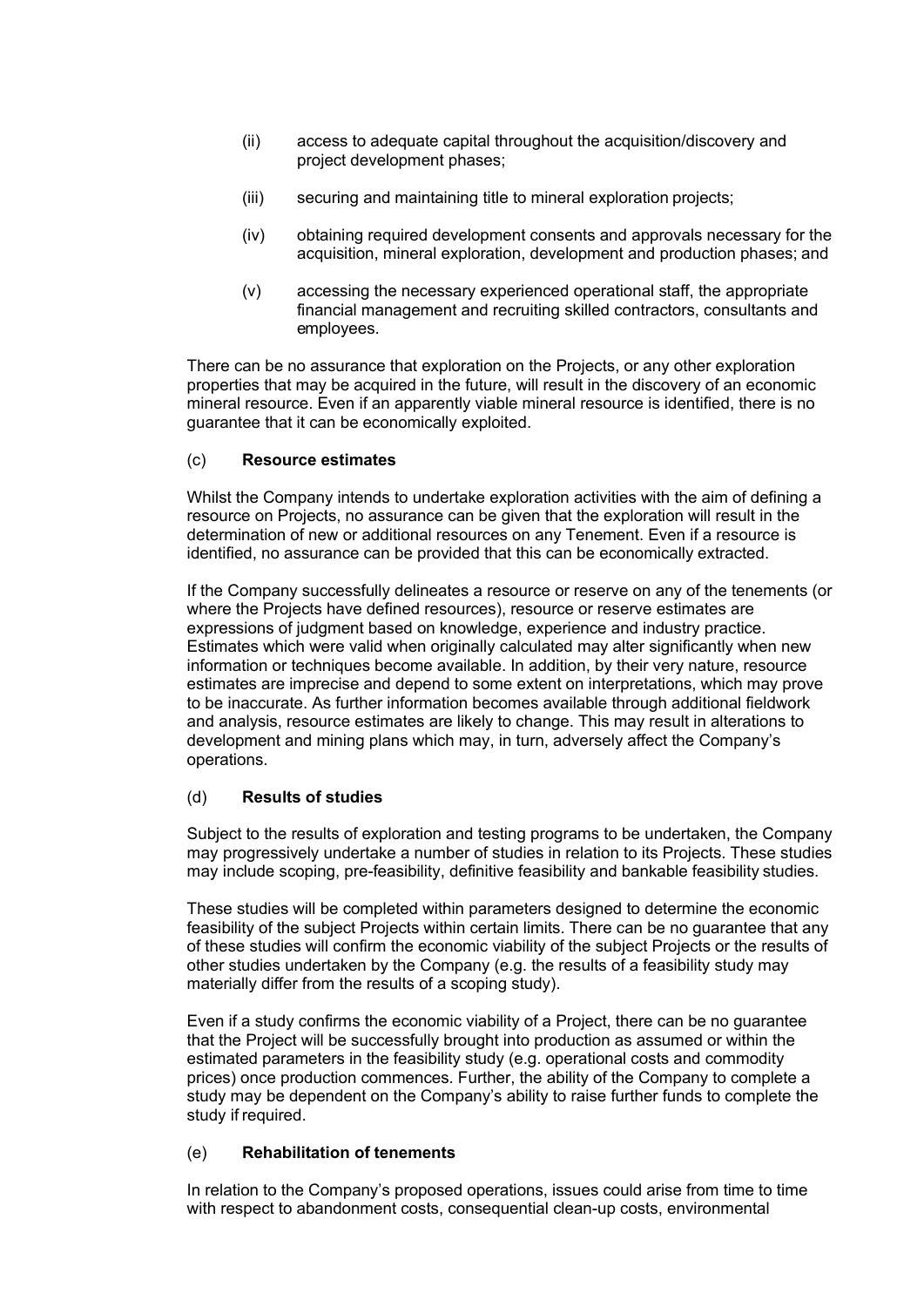concerns and other liabilities. In these instances, the Company may become subject to liability if, for example, there is environmental pollution or damage from the Company's exploration activities and there are consequential clean-up costs at a later point in time.

## (f) **Tenement conditions**

The Company's projects will be subject to various tenement conditions (including, without limitation, minimum work requirements). Failure to comply with such conditions may lead to forfeiture. The tenements will also be subject to renewal. If any of the tenements are not renewed for any reason the Company could suffer damage through loss of opportunity to explore and develop those tenements. The Directors are not aware of any reason why renewal of the tenements will not occur.

## (g) **Title and tenure**

The Company's Projects only currently permit exploration activities. If the Company successfully delineates an economic resource on any of these exploration permits or implements a technology aimed at extraction of resources, it will need to apply for a mining permit to undertake development and mining. There is no guarantee that the Company will be granted a mining permit if one is applied for, as such grants are discretionary.

Exploration permits are subject to annual review and periodic renewal. The renewal of the term of a granted exploration permit is also subject to the discretion of the relevant Minister. Renewal conditions may include increased expenditure and work commitments or compulsory relinquishment of areas of the permits comprising the Company's Projects. While it is the Company's intention to satisfy the conditions that apply to the tenements, there can be no guarantees that, in the future, the tenements that are subject to renewal will be renewed or that minimum expenditure and other conditions that apply to the tenements will be satisfied. Renewal conditions may include increased expenditure and work commitments or compulsory relinquishment of areas of the tenements comprising the Projects that adversely impact the Company.

If a tenement holder fails to comply with the terms and conditions of a tenement, the Minister may impose a fine or order that the tenement be forfeited. In most cases, an order for forfeiture can only be made where the breach is of sufficient gravity to justify forfeiture of the tenement.

## (h) **Commodity price volatility and exchange rate risks**

The value of the Company's assets and potential earnings may be affected by fluctuations in commodity prices and exchange rates.

These prices can significantly fluctuate and are exposed to numerous factors beyond the control of the Company, such as world demand for energy, forward selling by producers and production cost levels in major coal and gas producing regions. Other factors include expectations regarding inflation, the financial impact of movements in interest rates, global economic trends and domestic and international fiscal, monetary and regulatory policy settings.

At this time, the Company has not put any hedging arrangements in place, but may do so in future when the Directors consider it appropriate.

#### (i) **Climate change regulation**

There are a number of climate-related factors that may affect the operations and proposed activities of the Company. The climate change risks particularly attributable to the Company include: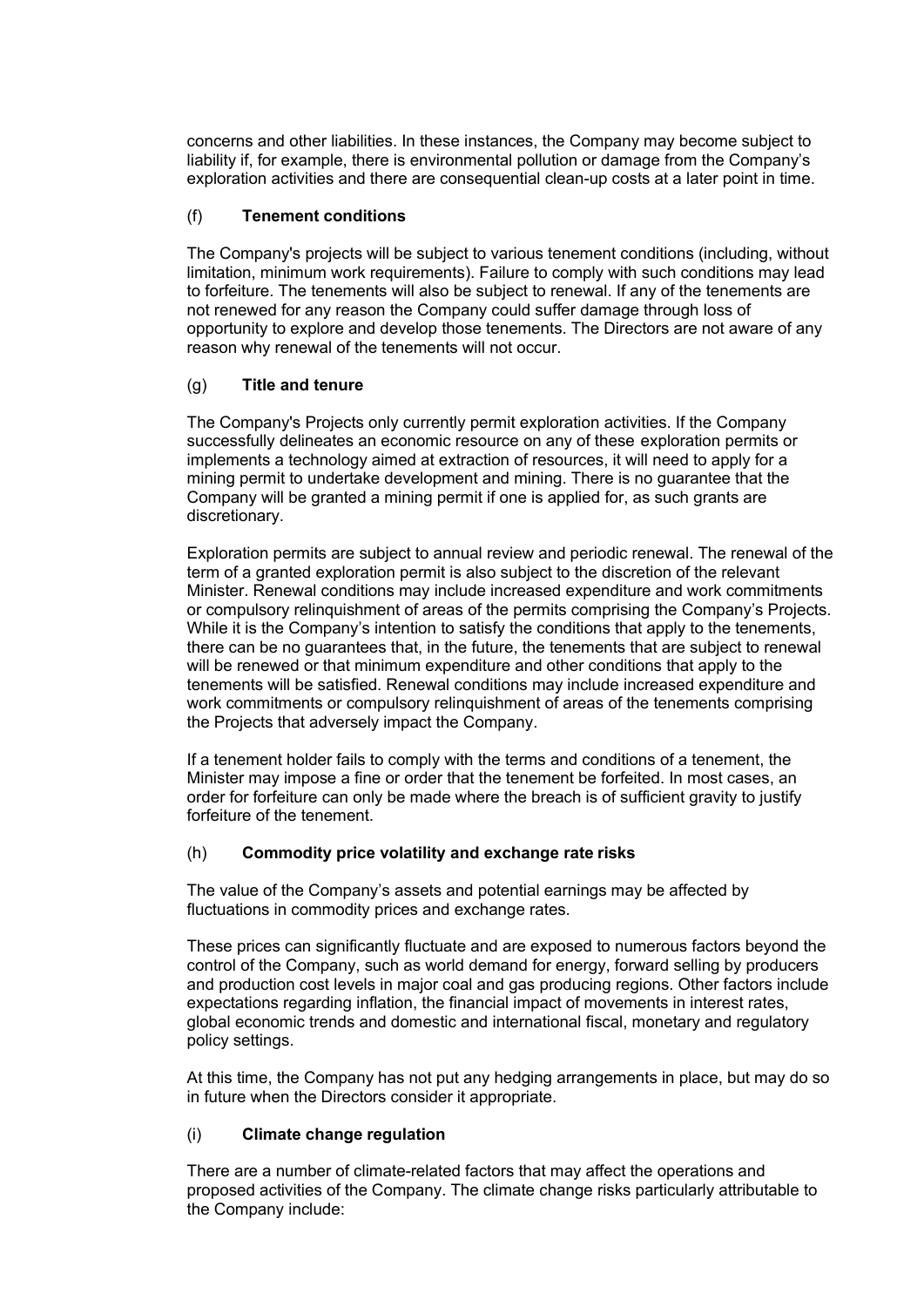- (i) the emergence of new or expanded regulations associated with the transitioning to a lower-carbon economy and market changes related to climate change mitigation. The Company may be impacted by changes to local or international compliance regulations related to climate change mitigation efforts, or by specific taxation or penalties for carbon emissions or environmental damage. These examples sit amongst an array of possible restraints on industry that may further impact the Company and its profitability. While the Company will endeavour to manage these risks and aims to leverage its assets for exploitation in clean energy and limit any consequential impacts, there can be no guarantee that the Company will not be adversely impacted by these occurrences;
- (ii) certain physical and environmental risks that cannot be predicted by the Company, including events such as increased severity of weather patterns and incidence of extreme weather events and longer-term physical risks such as shifting climate patterns. All these risks associated with climate change may significantly change the industry in which the Company operates; and
- (iii) adverse weather events which may disrupt field work and exploration activities.

## (j) **Corporate responsibility risk**

The Company's operations and activities interact with a range of community stakeholders who have an interest in the impacts of the Company's activities and require the Company to maintain a social licence to discover, develop and operate mining projects. This encompasses compliance with environmental laws and regulations, occupational health and safety laws and regulations and anti-bribery and corruption laws. It also encompasses establishment and maintenance of community relations. These give rise to a range of risks including land access, reputational risk and the risk of losing its social licence to operate. These risks have the potential to reduce access to resources, impact the Company's reputation and increase operating costs including from compliance obligations arising from changes in laws and regulations.

#### (k) **Native Title and Aboriginal heritage**

Where Native Title does or may exist over any of the Company's tenements, the ability of the Company to convert such tenements or part thereof into a valid mining lease (for example in the event of the Company making a discovery) will be subject to the Company reaching a commercial agreement with the holders of or applicants for Native Title or on the Company obtaining a determination from the National Native Title Tribunal that the mining lease be granted in the absence of such an agreement. The negotiation of such a commercial agreement or proceedings in the courts could materially delay the grant of such a mining lease and substantially add to the Company's costs; failure to reach such an agreement could result in the Company being unable to obtain a mining lease.

Irrespective of whether Native Title exists in the relevant areas, in order to conduct exploration activities on the tenements, the Company will usually need to undertake clearance activities in conjunction with the appropriate Aboriginal parties, anthropologists and archaeologists to ascertain whether any sites of significance to Aboriginal parties exist in the relevant areas. Undertaking and completing such site clearance procedures can cause delays to the implementation of exploration activities. Delays in completing such clearance activities can impede or prevent the Company from satisfying the minimum expenditure conditions on the relevant tenements, with the result that the Company may in some instances need to seek whole or partial exemptions from expenditure under the relevant mining legislation in order to keep the relevant tenements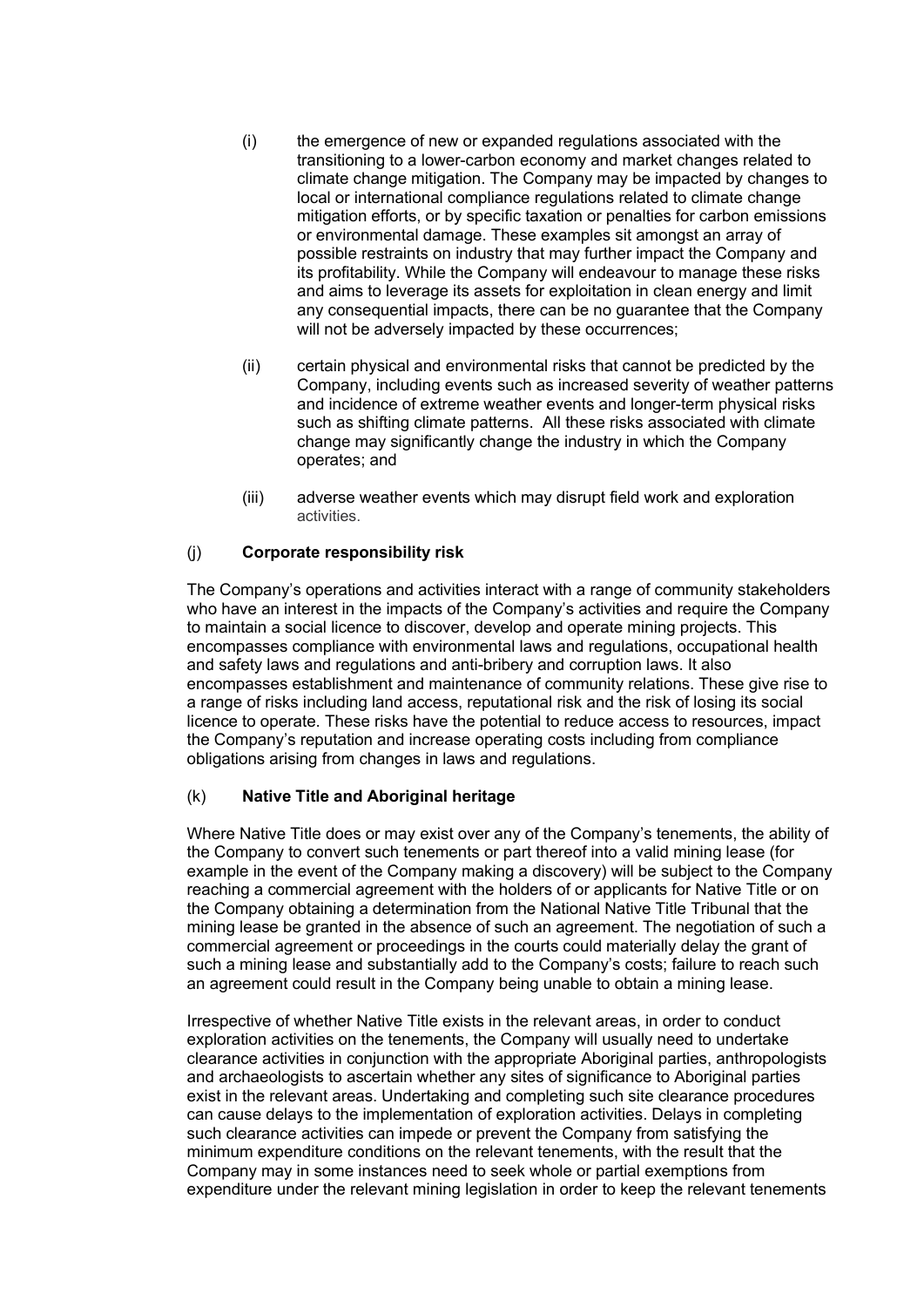in good standing. There is no certainty that such exemptions will be granted in all instances.

Where such significant sites do exist, the Company's ability to conduct exploration on those areas may be subject to obtaining relevant consents under the Aboriginal heritage laws.

## (l) **Failure to satisfy expenditure commitments**

Each exploration permit carries with it annual expenditure and reporting commitments, as well as other conditions requiring compliance. Consequently, the Company could lose title to or its interest in a Tenement if the permit conditions are not met or if insufficient funds are available to meet expenditure commitments.

Currently, each of the granted tenements is in good standing.

## (m) **Land access and compensation**

There is a substantial level of regulation and restriction on the ability of exploration and mining companies to gain access to land in Australia. Negotiations with both Native Title parties and land-owners/occupiers are generally required before the Company can access land for exploration or mining activities. The Company will experience delays and cost overruns if it is unable to access the land required for its operations. This may be as a result of weather, environmental restraints, harvesting, government legislation, landholder or community activities or other factors.

Access to land often depends on the Company being successful in negotiating with landholders or other stakeholders. There is no assurance that the Company will obtain all the permissions required as and when required or that new conditions will not be imposed in connection therewith. To the extent such permissions are not obtained, the Company's current and future exploration and development activities may be curtailed or their continuation prohibited.

#### (n) **Force majeure**

Events may occur within or outside the markets in which the Company operates that could impact upon the global and Australian economies, the operations of the Company and the market price of its Shares. These events include acts of terrorism, outbreaks of international hostilities, fires, pandemics, floods, earthquakes, labour strikes, civil wars, natural disasters, outbreaks of disease, and other man-made or natural events or occurrences that can have an adverse effect on the demand for the Company's services and its ability to conduct business. Given the Company has only a limited ability to insure against some of these risks, its business, financial performance and operations maybe materially and adversely affected if any of the events described above occur.

#### (o) **Information systems and cyber risk**

The Company is reliant on information technology systems. Despite the Company's security measures, it is possible that these systems may be breached. Unauthorised third party access to the Company's information technology systems and the resulting potential theft, loss or misuse of the Company's information could adversely impact the operations and performance of the Company and the price of its securities.

## (p) **Intellectual property risk**

Should the Company acquire technology for use in the development of its Projects, there may be circumstances where the Company's intellectual property cannot be protected or is subject to unauthorised disclosure, infringement or challenge by a third party. The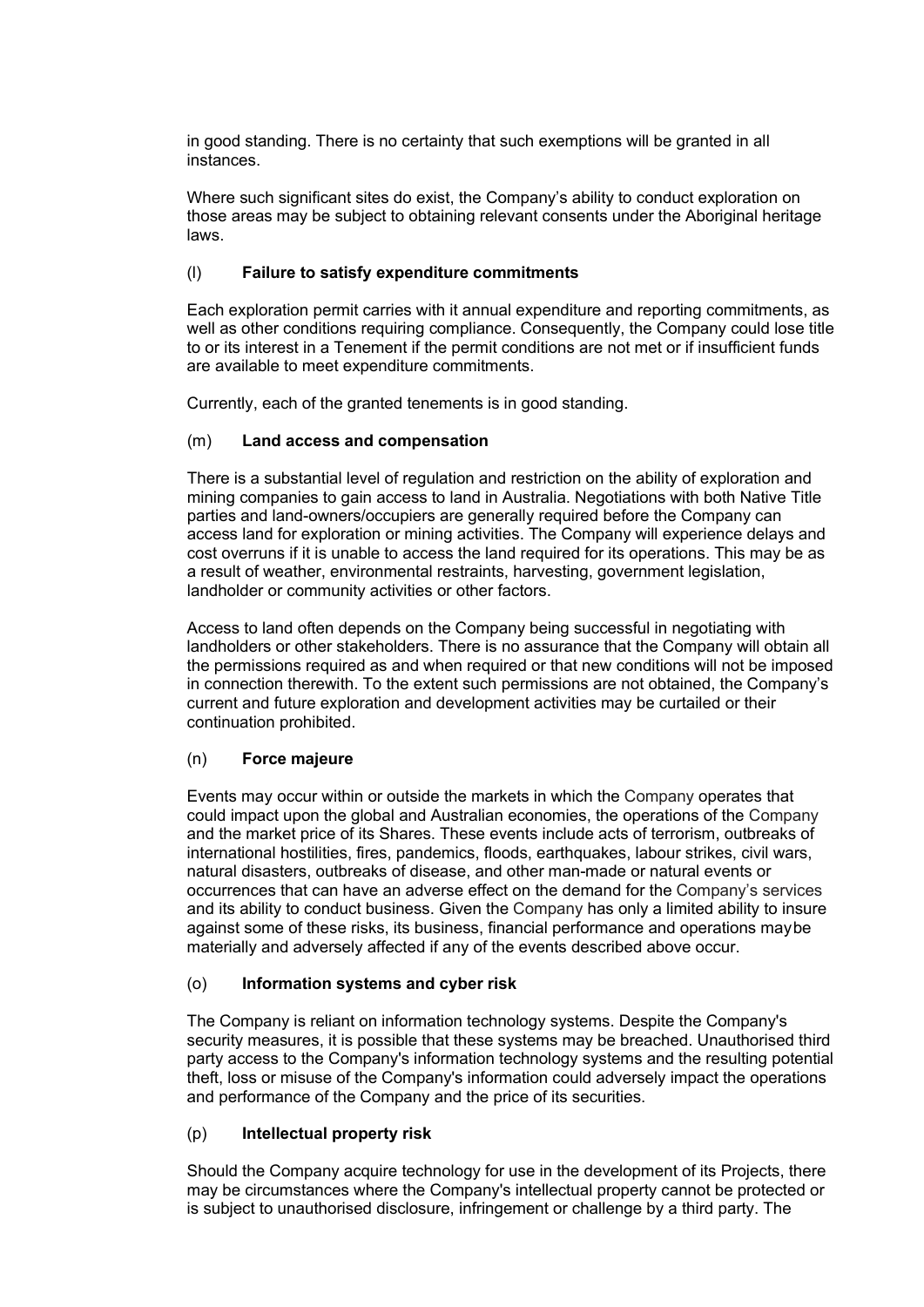Company may incur significant costs in asserting its rights in such circumstances. Even a registered patent can be invalidated in certain circumstances.

There can be no assurance that any technology the Company may acquire will afford Audeara a competitive advantage, commercially significant protection of the intellectual property, or that the intellectual property will have successful commercial application.

There is always a risk of third parties claiming involvement in technological discoveries. Further, competition in retaining and sustaining protection of intellectual property and the complex nature of intellectual property can lead to expensive and lengthy patents disputes, for which there can be no guaranteed outcome. Some parties may be able to utilise their greater financial resources to better sustain the costs of litigation or proceedings.

## (q) **Loss of key personnel**

The Company relies heavily on the abilities of key employees and management. The Company's performance is reliant on its ability to both retain and attract skilled individuals and to appropriately incentivise them. Although the Company expects to be able to attract and retain skilled and experienced personnel, there can be no assurance that it will be able to do so.

## (r) **Acquisitions and commercialisation risks**

The Company is pursuing a strategy to acquire technologies that compliment its mineral projects. Should the Company acquire new technology or assets, its ability to generate revenue will depend on the Company being successful in developing and commercialising these new technologies and assets. The Company has no operating revenue and is unlikely to generate any operating revenue unless and until the one or more of its mineral projects or investments in technologies is successfully developed and commercially exploited.

There can be no guarantee that any new project acquisition or investment will eventuate from these pursuits, or that any acquisitions will result in a return for Shareholders. Such acquisitions may result in use of the Company's cash resources and/or the issuance of equity securities, which will dilute shareholdings.

#### (s) **Competition**

There is a risk that new entrants in the market may disrupt the Company's business. Existing competitors in the energy industry, as well as new competitors entering the industry, may develop superior and more efficient technology offerings or consolidate with other entities to deliver enhanced scale benefits. Such competitive pressures may materially and adversely impact the Company's ability to conduct its business.

#### (t) **Litigation and dispute risks**

The Company may, from time to time, be the subject of complaints, litigation, inquiries or audits initiated by customers, employees, commercial partners, suppliers, landlords, Government agencies, regulators or other third parties alleging or investigating matters such as asset ownership, resource use, product quality and supply issues, injury, health, employment, environmental, safety or operational concerns, nuisance, negligence, failure to comply with applicable laws and regulations or failure to comply with contractual obligations. Any such matter, even if successfully addressed without direct adverse financial effect, could have an adverse effect on the Company's reputation and divert its financial and management resources from more beneficial uses. If the Company were found to be liable under any such claims, this could have a material adverse effect on the Company's future financial performance.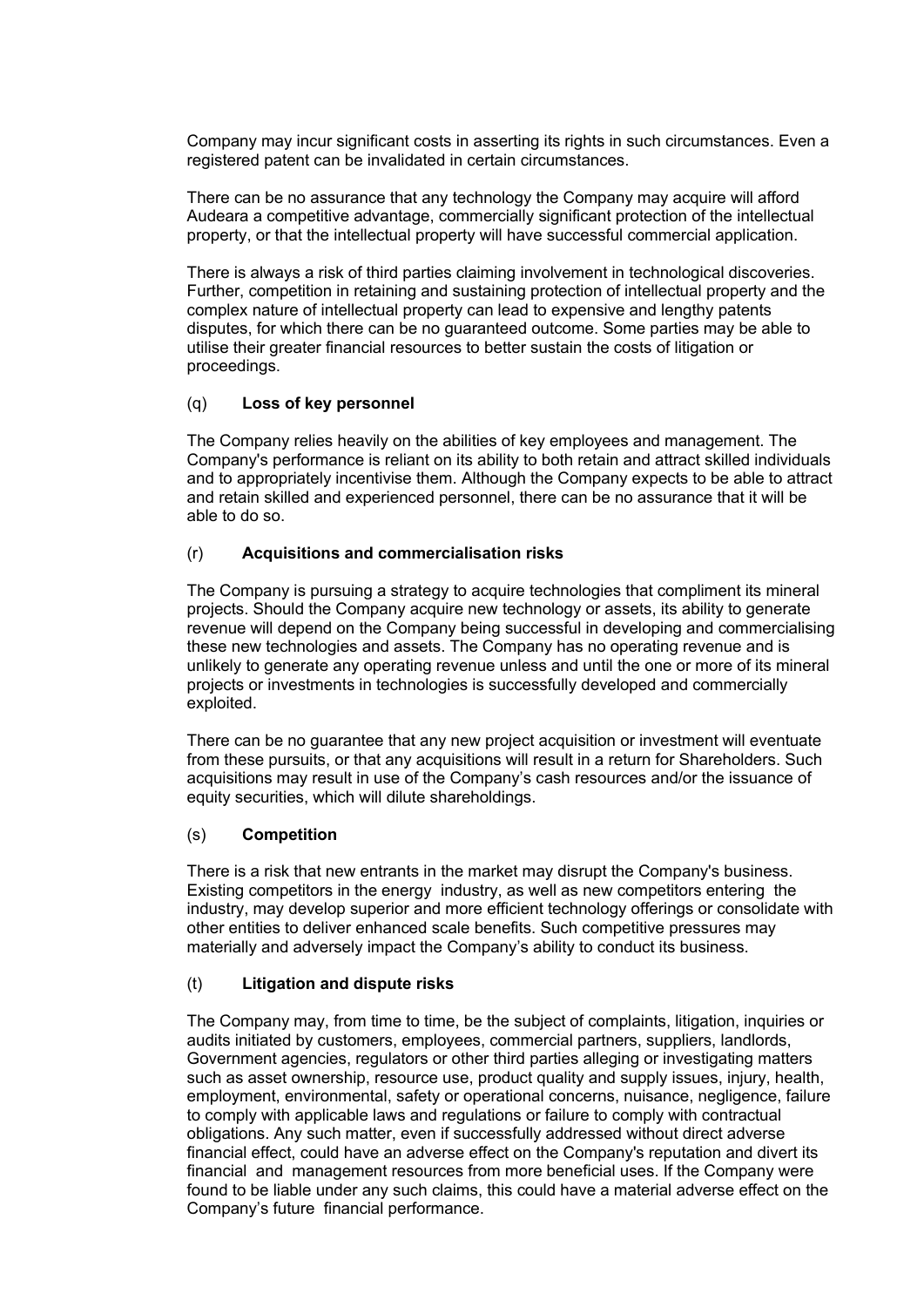## (u) **Insurance**

Insured or uninsured catastrophic events such as acts of God, fires, floods, earthquakes, widespread health emergencies, pandemics, epidemics, wars and strikes, could affect the value or the availability of the company's assets and the ability of the Company to sustain operations, provide essential products and services or recover operating costs. Should damage be sustained as a result of these risks, the Company's business and financial performance may be adversely affected. The Company intends to insure its operations in accordance with industry practice. However, it is not always possible to obtain insurance against all such risks and, where it is available, the cost may be high. The Company will have insurance in place considered appropriate for the Company's needs. The occurrence of an event that is not covered or fully covered by insurance could have a material adverse effect on the business, financial condition and results of the Company. In addition, there is a risk that an insurer defaults in the payment of a legitimate claim by the Company.

## (v) **Approval risks**

The Company's projects may require further approvals from third parties before they can be developed. These are likely to include construction, environmental and Aboriginal heritage approvals. There can be no assurance that these approvals will be obtained. Obtaining the necessary permits and approvals can be a time consuming process and there is a risk that the Company will not be able to obtain these permits on acceptable terms, in a timely manner or at all. The costs and delays associated with obtaining necessary permits and complying with these permits and applicable laws and regulations could materially delay or restrict the Company from proceeding with the development or operation of a project. Any failure to comply with applicable laws and licences, could result in fines, penalties or other liabilities.

## (w) **Energy policy**

The Company's aim to operate in the clean energy sector is reliant on stable policy settings by State and Federal Governments. The Australian renewable energy market is currently in its infancy stage of development. Due to the current low cost of producing electricity via traditional coal fired generation, the commercialisation of renewable energy projects relies heavily and is dependent upon obtaining Government subsidies and grants sufficient to achieve a competitive cost per watt of renewable energy produced. The government policies for Australia's renewable energy industry are uncertain. This may reduce new investment in the renewable energy industry in Australia which could reduce the number of available new business prospects for the Company. Business performance may be impacted by changes in the design and rules of the existing energy market and the uncertainty that arises from debate in relation to the energy market's future design and rules. These changes may result from orderly rules change processes or in response to political imperatives of the government or agencies of government from time to time.

## (x) **Operational risks**

The Company's operational assets are subject to risks that may result in the assets failing to perform in line with expectations. For example, there is a risk that the Company's assets may be damaged or destroyed by hail, wind, flood, cyclone, hurricane, earthquake, fire, war, explosion, terrorism or some other natural or man-made disaster. These risks may impact generation, lead to failure or deterioration of equipment, adversely impact performance and business stability of the Company's suppliers and contractors, and lead to transmission system congestion, curtailment or failure of the plant, labour issues and strikes, and other operational issues.

## (y) **Environmental risks**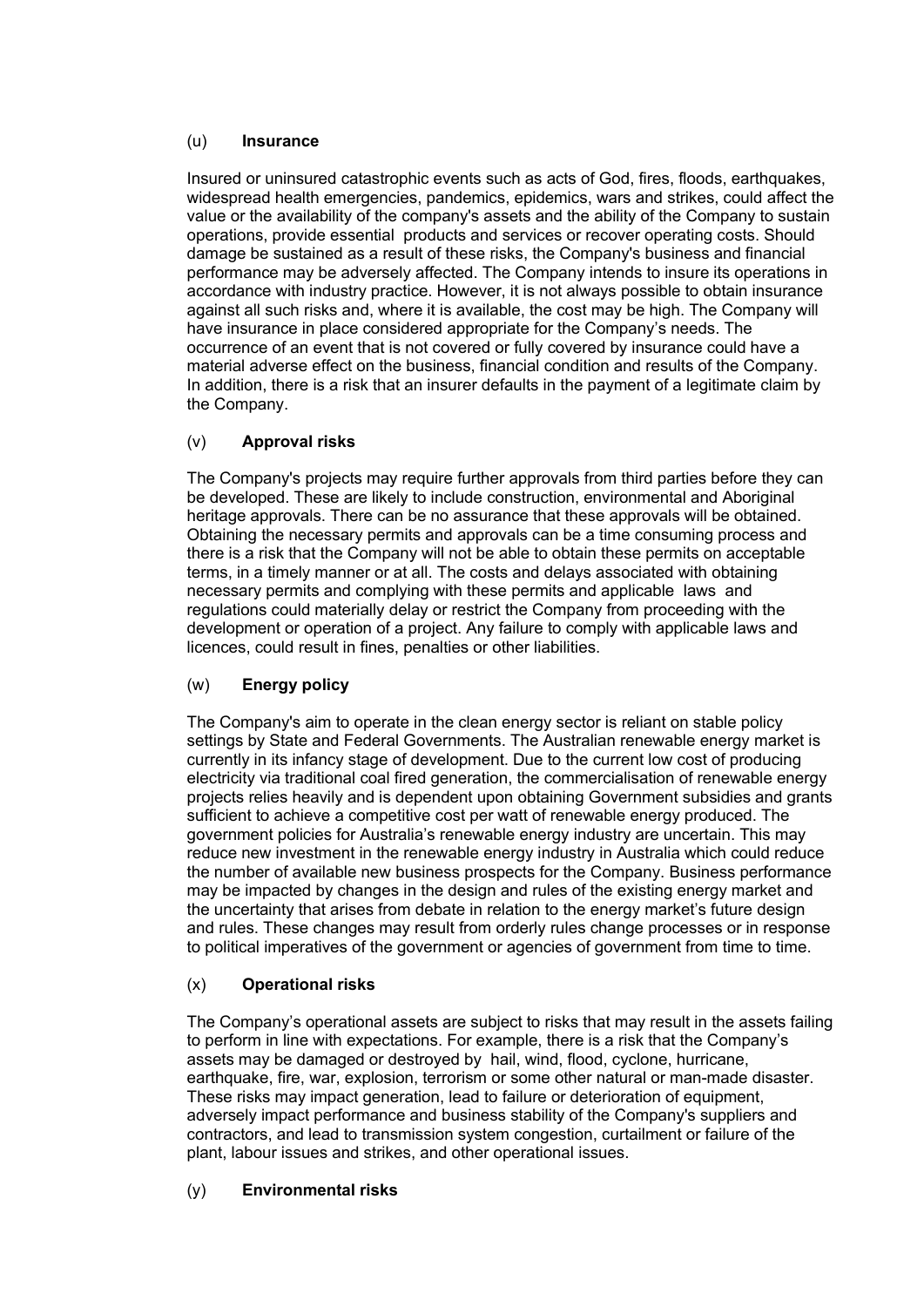The operations and proposed activities of the Company are subject to laws and regulations concerning the environment. The Company's activities are expected to have an impact on the environment. It is the intention of the Company to adhere to its environmental obligations, including compliance with environmental laws. Further, events such as unpredictable rainfall or bushfires may impact on the Company's ongoing compliance with environmental legislation, regulations and licences. Significant liabilities could be imposed on the Company for damages, clean-up costs or penalties in the event of certain discharges to the environment, or non-compliance with environmental laws or regulations.

## (z) **Occupational health and safety risk**

There is a risk that an incident could lead to a fatality or serious harm to an employee, a contractor, a joint venture/third party employee or a member of the public. Employees may be exposed to hazards and risks when working on operating assets. If such an incident were to occur, this may affect the Company's reputation. The Company is committed to providing a healthy and safe environment for its personnel, contractors and visitors.

## (aa) **Regulatory risks**

The Company's activities are subject to extensive laws and regulations relating to numerous matters including licences and approvals, environmental compliance and rehabilitation, taxation, health and worker safety, waste disposal, protection of the environment, native title and heritage matters and other matters. Whilst the Company believes that it is in substantial compliance with all material current laws and regulations, changes in how laws and regulations are enforced or regulatory interpretation could result in changes in legal requirements or in the terms of existing licences, approvals and agreements applicable to the Company or its future projects. This could have a material adverse impact on the Company's future and planned operations in respect to the BSS Project.

#### **2.3 General Risks**

## (a) **Economic risks**

Changes in the general economic climate in which Company operates may adversely affect the financial performance of Company. Factors that may contribute to that general economic climate include, but are not limited to:

- (i) the level of direct and indirect competition against the Company;
- (ii) general economic conditions;
- (iii) changes in government policies, taxation and other laws;
- (iv) the strength of the equity and share markets in Australia and throughout the world;
- (v) movement in, or outlook on, exchange rates, interest rates and inflation rates;
- (vi) industrial disputes in Australia and overseas;
- (vii) changes in investor sentiment toward particular market sectors;
- (viii) financial failure or default by an entity with which the Company may become involved in a contractual relationship; and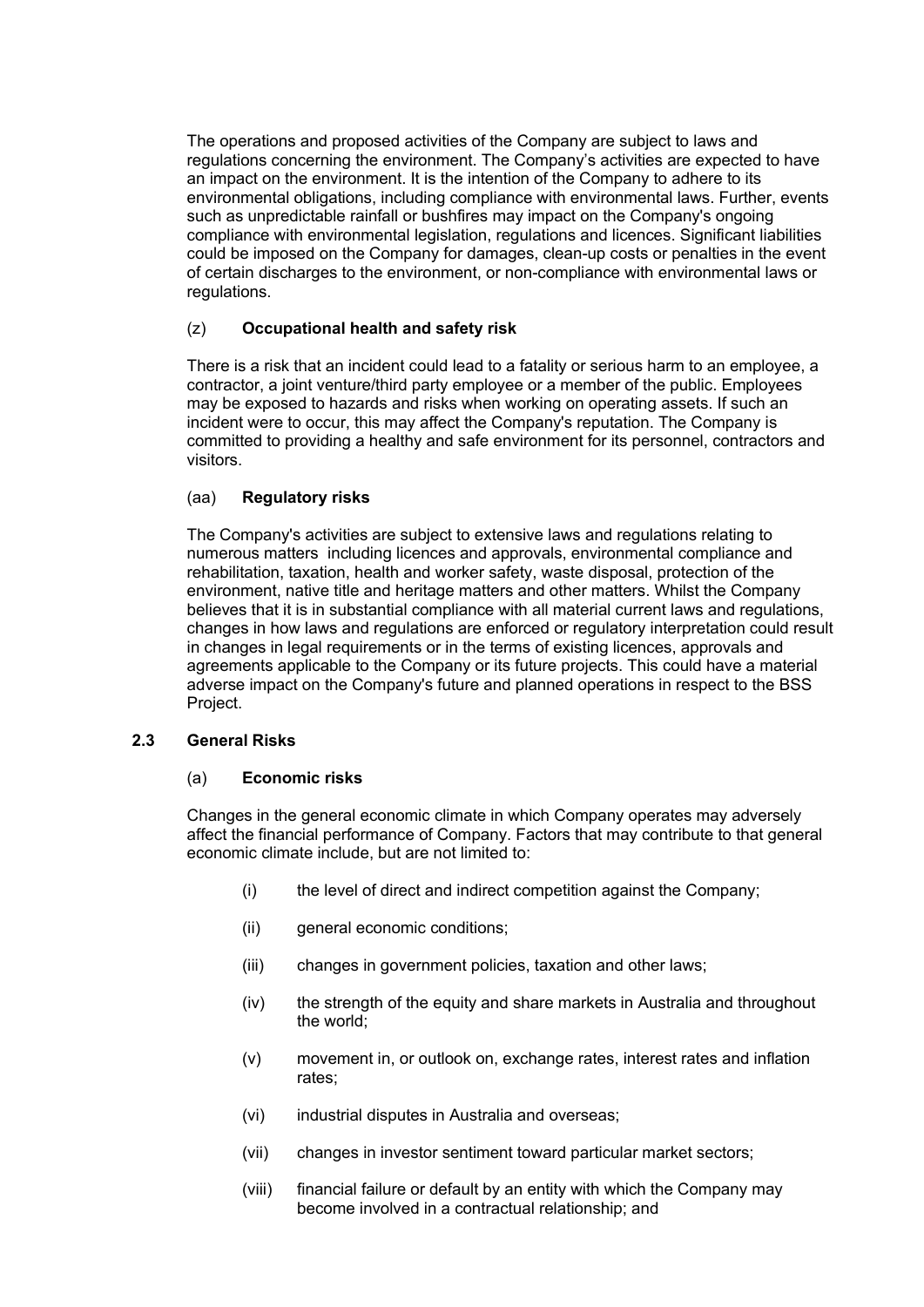(ix) natural disasters, social upheaval or war.

## (b) **Regulatory risks**

The Company will incur ongoing costs and obligations associated with compliance with necessary regulations. Regulatory areas which are of particular significance to the Company include environmental compliance and rehabilitation, mining, taxation, employee relations, worker health and safety, waste disposal, protection of the environment, protection of endangered and protected species and other matters. The Company requires permits from regulatory authorities to authorise the Company's operations.

These permits relate to exploration, development, production and rehabilitation activities. Any failure to comply with regulations may result in additional costs for corrective measures, penalties or in restrictions on the Company's proposed business operations. In addition, changes in regulations could require extensive changes to the Company's operations, increased compliance costs or give rise to material liabilities, which could have a material adverse effect on the business, results of operations and financial condition of the Company.

## (c) **Share Price**

The price at which Securities are quoted on the ASX may increase or decrease due to a number of factors. There is no assurance that the price of the Shares will increase, even if the Company's earnings increase.

Some of the factors which may affect the price of the Shares include fluctuations in the domestic and international market for listed stocks, general economic conditions including interest rates, inflation rates, exchange rates, commodity and oil prices, changes to government fiscal, monetary or regulatory policies, legislation or regulation, inclusion in or removal from market indices, the addition or departure of key personnel, actual or anticipated fluctuations in the Company's results and recommendations of analysts in relation to those results, fluctuations in the industry in which the Company operates and general operational and business risks.

Other factors which may negatively affect investor sentiment and influence the Company specifically or the stock market more generally include acts of terrorism, an outbreak of international hostilities or fires, floods, earthquakes, labour strikes, civil wars and other natural disasters.

The market price of securities can fall as well as rise and may be subject to varied and unpredictable influences on the market for equities in general and mining and exploration stocks in particular. Neither the Company nor the Directors warrant the future performance of the Company or any return to security holders arising from the transactions the subject of this Prospectus or otherwise.

#### (d) **Macro-economic risks**

Changes in the general economic outlook in Australia and globally may impact the performance of the Company and its projects. Such changes may include:

- (i) uncertainty in the Australian economy or increases in the rate of inflation resulting from domestic or international conditions (including movements in domestic interest rates and reduced economic activity);
- (ii) increases in expenses (including the cost of goods and services used by the Company);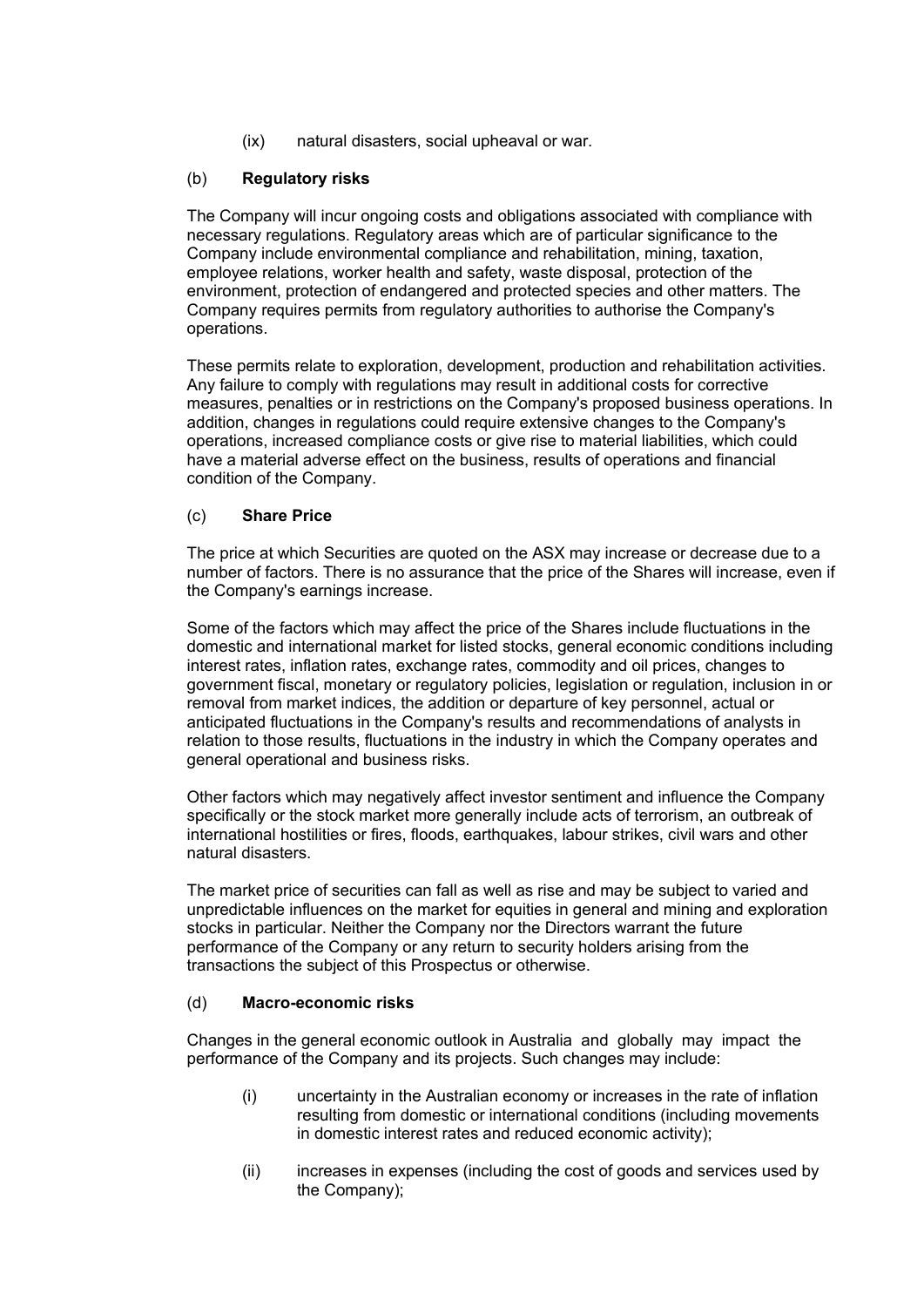- (iii) new or increased government taxes, duties or changes in taxation laws; and
- (iv) fluctuations in equity markets in Australia and internationally.

Prolonged and significant downturn in general economic conditions may have a material adverse impact on the Company's trading and financial performance.

## (e) **Coronavirus (COVID-19)**

The outbreak of the coronavirus pandemic (COVID-19) is impacting on global economic markets. The nature and the extent of the effect of the outbreak on the performance of the Company remains unknown. The Company's Share price may be adversely affected in the short to medium term by the economic uncertainty caused by COVID-19. Further, any government or industry measures taken in response to COVID-19 may adversely impact the Company's operations and are likely to be beyond the control of the Company.

The Directors are monitoring the situation closely and have considered the impact of COVID-19 on the Company's business and financial performance. However, the situation is continually evolving, and the consequences are therefore inevitably uncertain. In compliance with its continuous disclosure obligations, the Company will continue to update the market in regard to the impact of COVID-19 on the Company and its operations. If any of these impacts appear material prior to the close of the Offer, the Company will inform investors under a supplementary prospectus.

## (f) **Speculative investment**

The above list of risk factors ought not to be taken as exhaustive of the risks faced by the Company or by investors in the Company. The above factors, and others not specifically referred to above, may in the future materially affect the financial performance of the Company and the value of the New Listed Options offered under this Prospectus.

Therefore, the underlying Shares carry no guarantee with respect to the payment of dividends, returns of capital or the market value of those Shares.

Potential investors should consider that the investment in the Company is speculative and should consult their professional advisers before deciding whether to apply for New Listed Options pursuant to this Prospectus.

## <span id="page-17-0"></span>**3. Purpose and effect of the Offer**

#### **3.1 Purpose of the Offer**

The purposes of this Prospectus are to:

- (a) issue the New Listed Options under the Offer;
- (b) obtain Quotation of the New Listed Options;
- (c) facilitate secondary trading of the New Listed Options issued under the Offer; and
- (d) facilitate secondary trading of any Shares issued upon exercise of the New Listed Options issued under the Offer.

Section 707(3) of the Corporations Act generally requires that a prospectus is issued in order for a person to whom securities were issued without disclosure under Part 6D of the Corporations Act to on-sell those securities within 12 months of the date of their issue.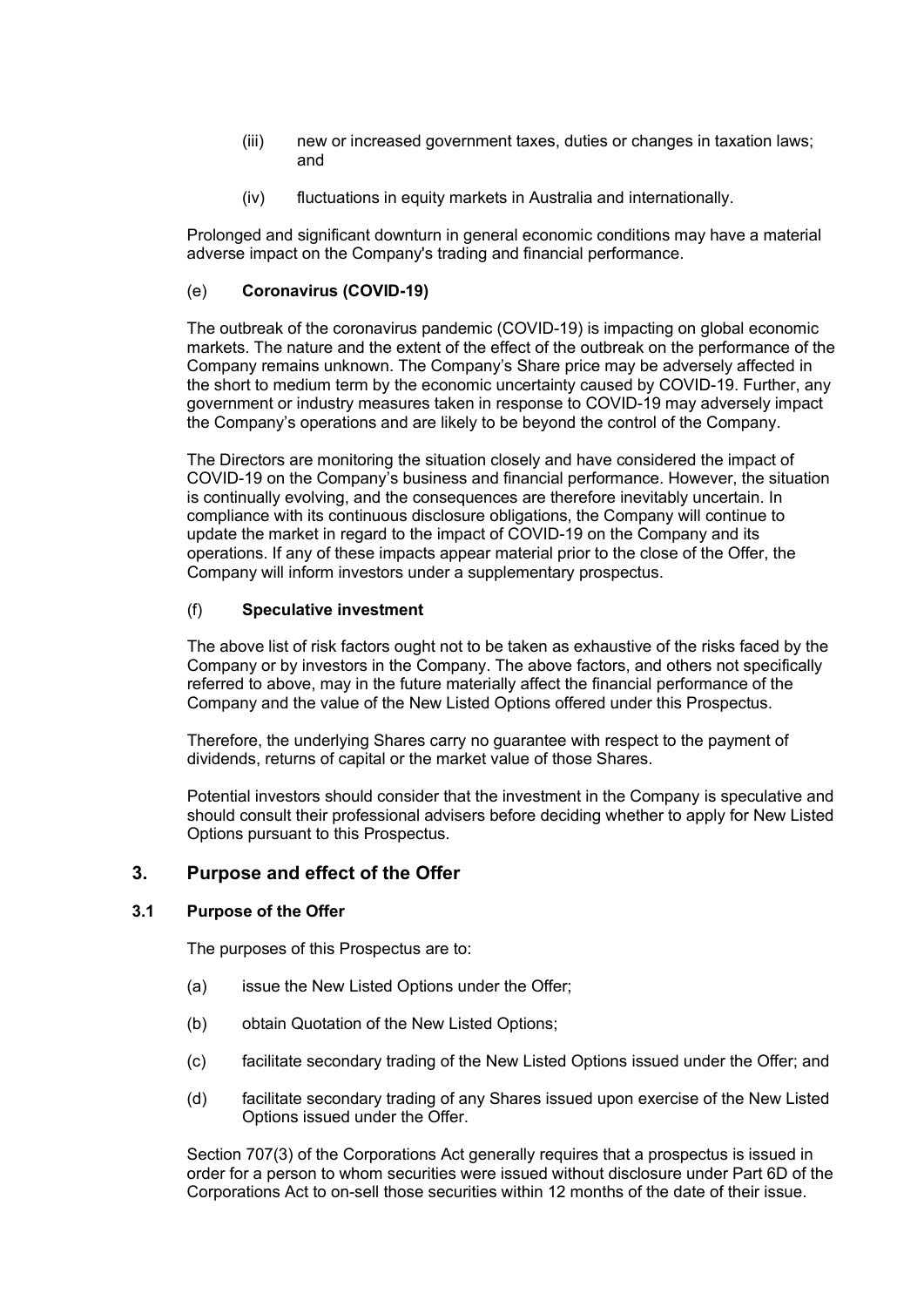The Corporations Act provides an exception to section 707(3) where an entity issues a 'cleansing' notice under section 708A(5). However, the Company is precluded from issuing a 'cleansing' notice in respect of the New Listed Options as they are not in a class of securities that were quoted securities at all times in the last 3 months.

Consequently, the Company has issued this Prospectus in respect of the Offer to the Placement Participants. Issuing the New Listed Options under this Prospectus will enable persons who are issued the New Listed Options to on-sell their New Listed Options, as well as any Shares issued on exercise of the New Listed Options pursuant to ASIC Corporations *(Sale Offers That Do Not Need Disclosure) Instrument 2016/80*.

#### **3.2 Effect of the Offer**

The principal effect of the Offer (assuming all New Listed Options offered under this Prospectus are issued) will be that 90,869,868 New Listed Options will be issued. The effect of the Offer on the capital structure of the Company is set out in Section [3.4.](#page-18-0)

#### **3.3 Financial Effect of the Offer**

No funds will be raised from the Offer. After paying expenses of the Offer of approximately \$11,206 (exclusive of GST), there will be no net proceeds from the Offer. The expenses of the Offer will be met from the Company's existing cash reserves. The effect of the Offer on the Company's financial position will be a net decrease in cash held of approximately \$11,206 (exclusive of GST).

## <span id="page-18-0"></span>**3.4 Effect on Capital Structure**

The effect of the Offer on the capital structure of the Company (assuming all New Listed Options are issued, no other securities are issued, and no other existing Securities are exercised or converted into Shares are exercised) will be as set out below:

| Shares <sup>1</sup>                                    | <b>Number</b> |
|--------------------------------------------------------|---------------|
| Shares on issue as at the date of this Prospectus      | 1,911,236,727 |
| Total number of Shares on completion of the<br>∣ Offer | 1,911,236,727 |

*Note: The rights and liabilities attaching to the Shares are summarised in Section [4.2.](#page-19-1)*

| Options                                                     | <b>Number</b> |
|-------------------------------------------------------------|---------------|
| Options on issue as at the date of this Prospectus          | 128,857,505   |
| New Listed Options to be issued pursuant to the<br>Offer    | 90,869,868    |
| Total Options on issue on completion of the<br><b>Offer</b> | 219,727,372   |

*Notes:*

1. *70,000,000 were granted 20 November 2020, expiring 125 December 2023, with an exercise price \$0.005. The balance of 58,857,505 were issued on 5 August 2021, expiring 4 August 2023, with an exercise price of \$0.012.*

- 2. *On 16 March 2022, the Company announced a placement to raise \$2,544,000 through the issue of 181,739,732 Shares to Placement Participants, together with 1 free attaching New Listed Options for every 2 Shares subscribed for under the Placement (a total of 90,869,868 New Listed Options). Shares were issued on 24 March 2022 and the Company intends to issue and apply for quotation of the free attaching New Listed Options prior to the Closing Date.*
- 3. *The full terms and condition of the New Listed Options are set out in Sectio[n 4.3.](#page-22-0)*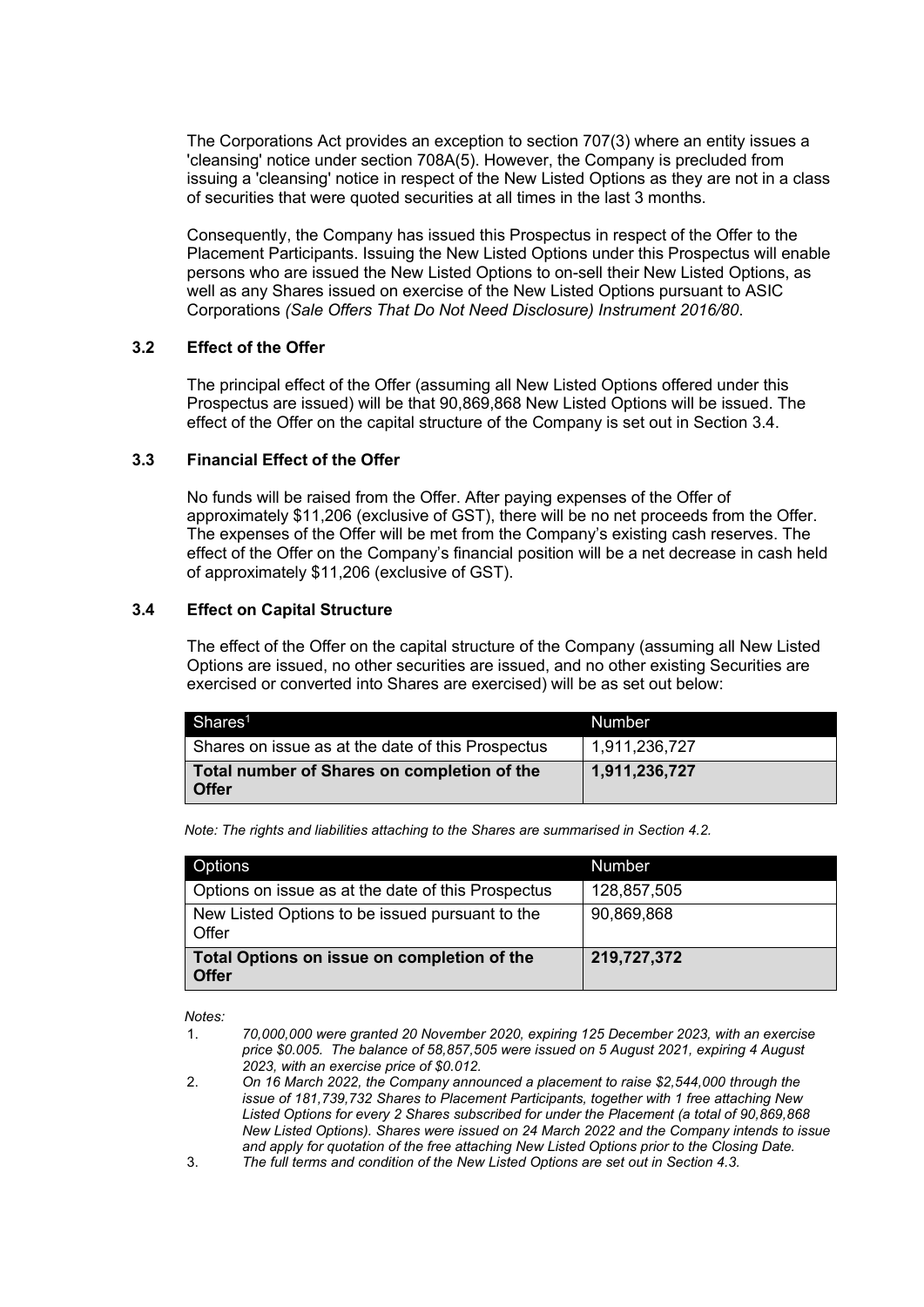| Convertible Note                                            | <b>Number</b> |
|-------------------------------------------------------------|---------------|
| Convertible Note - Treasure Wheel Global Limited            |               |
| Total Options on issue on completion of the<br><b>Offer</b> |               |

*Notes:*

1. *Issued on 30 November 2016 to Treasure Wheel Global Limited. The note matures on 11 May 2022. Refer to the Company's half year accounts lodged with ASX on 16 March 2022 for more information.* 

#### **3.5 Effect on control on the Company**

The Offer will not have a material impact on the control (as defined by section 50AA of the Corporations Act) of the Company.

#### **3.6 Substantial Shareholders as at the date of this Prospectus**

Shareholders (and their associates) holding an interest in 5% or more of the Shares on issue as at the date of this Prospectus are set out in the table below.

| <b>Shareholder Name</b>        | <b>Number of Shares % at Prospectus</b> | <b>Date</b> |
|--------------------------------|-----------------------------------------|-------------|
| Treasure Wheel Global Limited* | 855,555,438                             | 47.00%      |
| Mr Peter Andrew Proska         | 183,000,000                             | 10.05%      |
| Kam's Brother Holdings Limited | 128,093,700                             | 7.04%       |

*Note: \*held through a nominee*

The Offer will have no effect on the quantity of Shares held by these substantial shareholders as only New Listed Options are being issued.

## <span id="page-19-0"></span>**4. Rights attaching to the Company's Shares and New Listed Options**

#### **4.1 Terms and conditions of Shares**

All Shares issued on exercise of the New Listed Options will rank *pari passu* in all respects with the Company's existing ordinary fully paid shares. The Company will apply for Official ASX Quotation of all Shares issued upon exercise of New Listed Options.

## <span id="page-19-1"></span>**4.2 Rights and liabilities attaching to Shares**

#### (a) **General**

The rights attaching to ownership of Shares are:

- (i) detailed in the Company's Constitution; and
- (ii) in certain circumstances, regulated by the Corporations Act, the Listing Rules and the general law.

A summary of the more significant rights attaching to Shares being the underlying securities of the New Listed Options to be issued pursuant to the this Prospectus is set out below. The summary is not exhaustive and does not constitute a definitive statement of the rights and liabilities of Shareholders. To obtain such a statement, persons should seek independent legal advice.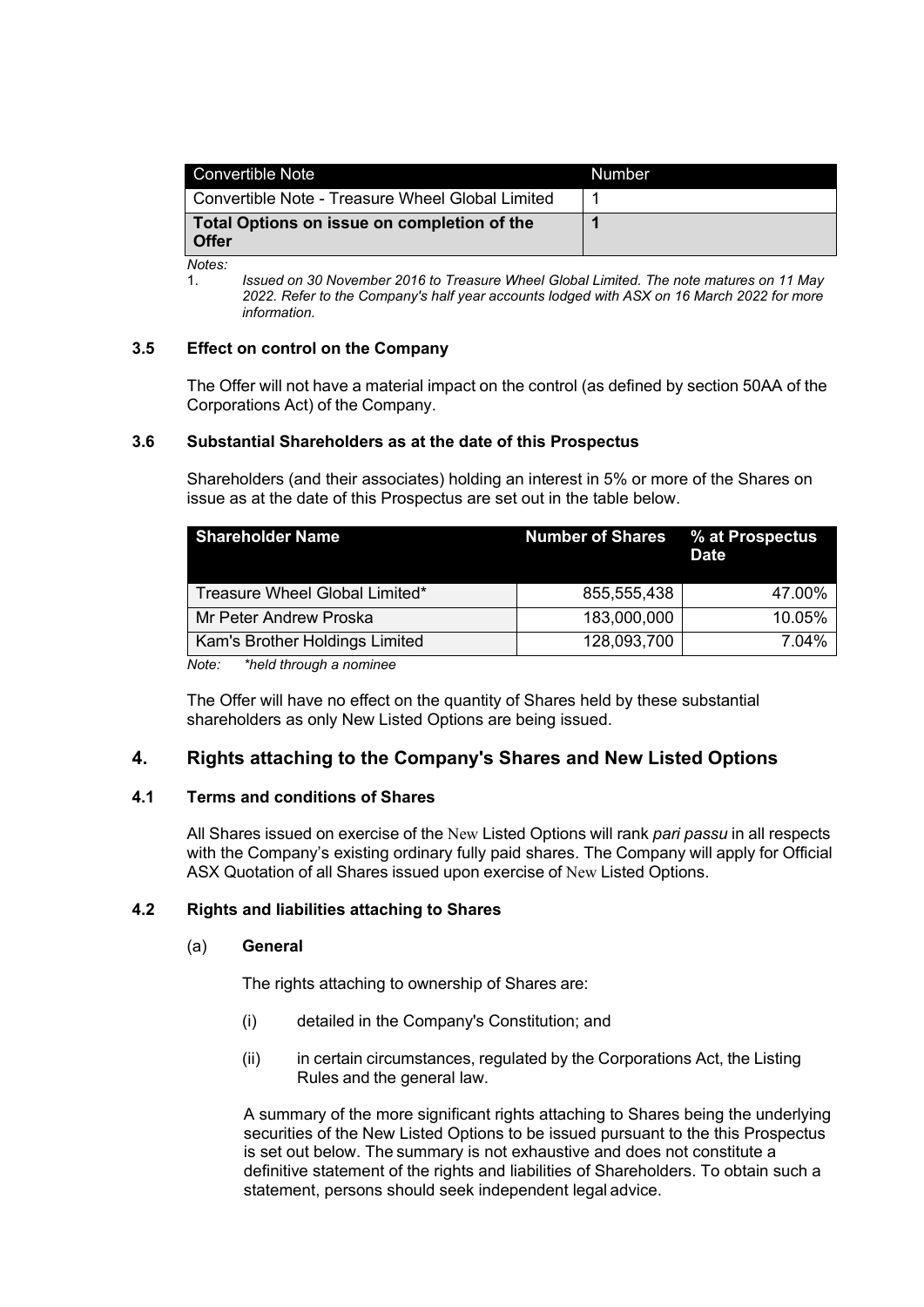#### (a) **General Meetings**

Shareholders are entitled to be present in person, or by proxy, attorney or representative to attend and vote at general meetings of the Company. Personal representatives of a Shareholder must satisfy the Board at least 48 hours before the meeting of their right to attend to represent a Shareholder.

Shareholders may requisition meetings in accordance with section 249D of the Corporations Act and the Constitution of the Company.

#### (b) **Voting Rights**

Subject to any rights or restrictions for the time being attached to any class or classes of Shares, at general meetings of Shareholders or classes of Shareholders:

- (i) each Shareholder entitled to vote may vote in person or by proxy, attorney or representative on a show of hands, every person present who is a Shareholder or a proxy, attorney or representative of a Shareholder has one vote; and
- (ii) on a poll, every person present who is a Shareholder or a proxy, attorney or representative of a Shareholder shall, in respect of each fully paid Share held by him or her, or in respect of which he or she is appointed a proxy, attorney or representative, have one vote for the Share, but in respect of partly paid Shares will have a vote equivalent to the proportion which the amount paid (not credited) is of the total amounts paid and payable in respect of those Shares (excluding amounts credited).
- (iii) Directors may approve methods for electronic voting and direct voting at general meetings.

### (c) **Dividend Rights**

Subject to and in accordance with the Corporations Act, the Listing Rules, the rights of any preference Shareholders and to the rights of the holders of any shares created or raised under any special arrangement as to dividend (currently, there are none), the Directors may from time to time declare a dividend to be paid to the Shareholders entitled to the dividend which will be payable on all Shares according to the proportion that the amount paid (not credited) is of the total amounts paid and payable (excluding amounts credited) in respect of such Shares.

The Directors may from time to time pay to the Shareholders any interim dividends as they may determine. No dividend will carry interest as against the Company. The Directors may set aside out of the profits of the Company any amounts that they may determine as reserves, to be applied at the discretion of the Directors, for any purpose for which the profits of the Company may be properly applied.

Subject to the ASX Listing Rules and the Corporations Act, the Company may, by resolution of the Directors, implement a dividend reinvestment plan on such terms and conditions as the Directors think fit and which provides for any dividend which the Directors may declare from time to time payable on Shares which are participating Shares in the dividend reinvestment plan, less any amount which the Company shall either pursuant to the Constitution or any law be entitled or obliged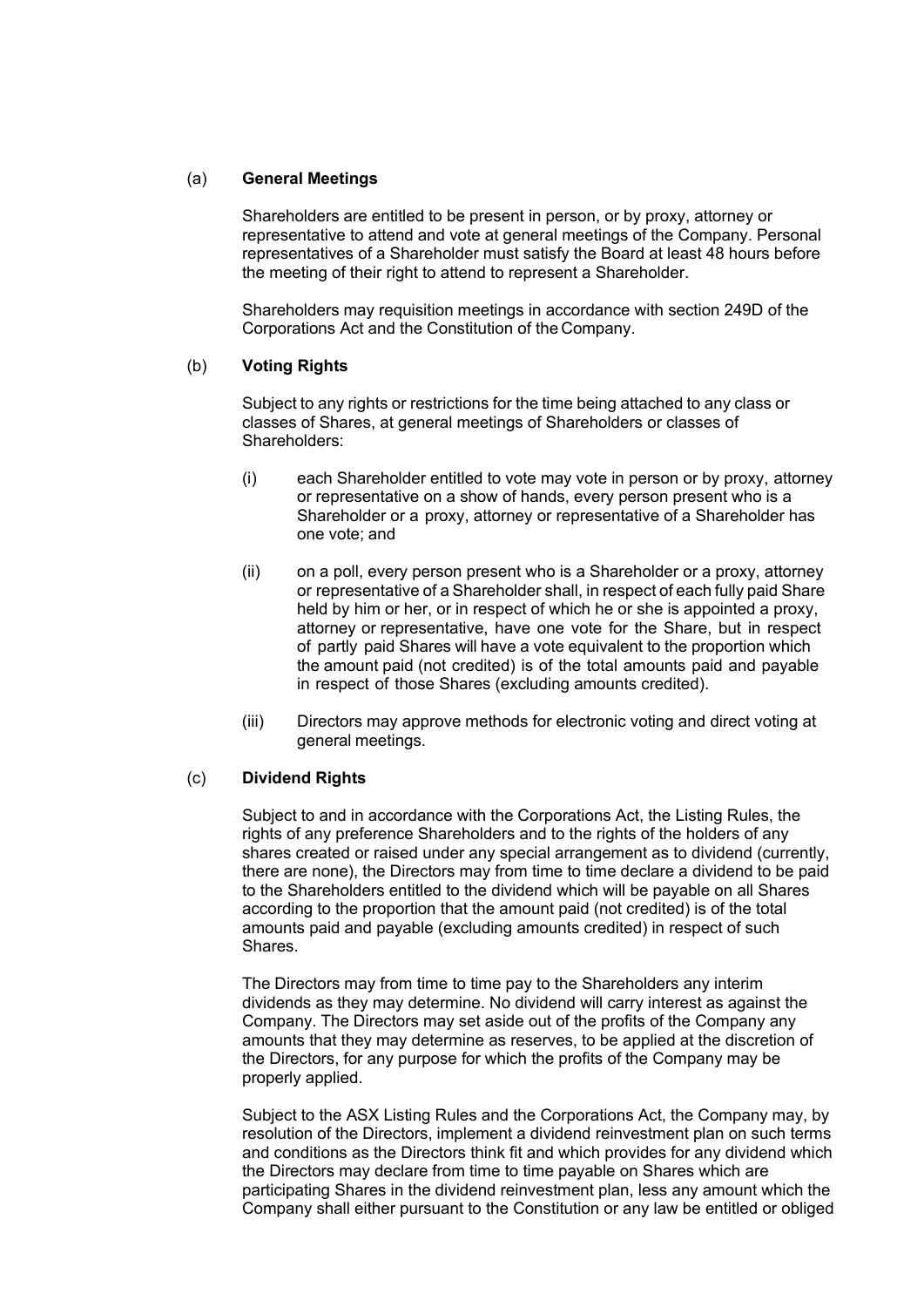to retain, be applied by the Company to the payment of the subscription price of Shares.

#### (d) **Winding-Up**

If the Company is wound up, the liquidator may, with the authority of a special resolution of the Company, divide among the Shareholders in kind the whole or any part of the property of the Company, and may for that purpose set such value as he or she considers fair upon any property to be so divided, and may determine how the division is to be carried out as between the Shareholders or different classes of Shareholders.

The liquidator may, with the authority of a special resolution of the Company, vest the whole or any part of any such property in trustees upon such trusts for the benefit of the contributories as the liquidator thinks fit.

#### (e) **Shareholder liability**

As the Shares offered under the Prospectus are fully paid Shares, they are not subject to any calls for money by the Directors and will therefore not become liable to forfeiture.

#### (f) **Transfer of Shares**

Generally, Shares in the Company are freely transferable, subject to formal requirements, the registration of the transfer not resulting in a contravention of or failure to observe the provisions of a law of Australia and the transfer not being in breach of the Corporations Act or the Listing Rules.

#### (g) **Alteration of Constitution**

In accordance with the Corporations Act, the Constitution can only be amended by a special resolution passed by at least three quarters of Shareholders present and voting at the general meeting. In addition, at least 28 days written notice specifying the intention to propose the resolution as a special resolution must be given.

#### (h) **Variation of rights**

Pursuant to section 246B of the Corporations Act, the Company may, with the sanction of a special resolution passed at a meeting of Shareholders, vary or abrogate the rights attaching to Shares.

If at any time the share capital is divided into different classes of Shares, the rights attached to any class (unless otherwise provided by the terms of issue of the shares of that class), whether or not the Company is being wound up, may be varied or abrogated with the consent in writing of the holders of three-quarters of the issued shares of that class, or if authorised by a special resolution passed at a separate meeting of the holders of the shares of that class.

#### (i) **Listing Rules**

If the Company is admitted to trading on the Official List, then despite anything in the Constitution, if the Listing Rules prohibit an act being done, the act must not be done. Nothing in the Constitution prevents an act being done that the Listing Rules require to be done. If the Listing Rules require an act to be done or not to be done, authority is given for that act to be done or not to be done (as the case may be). If the Listing Rules require the Constitution to contain a provision and it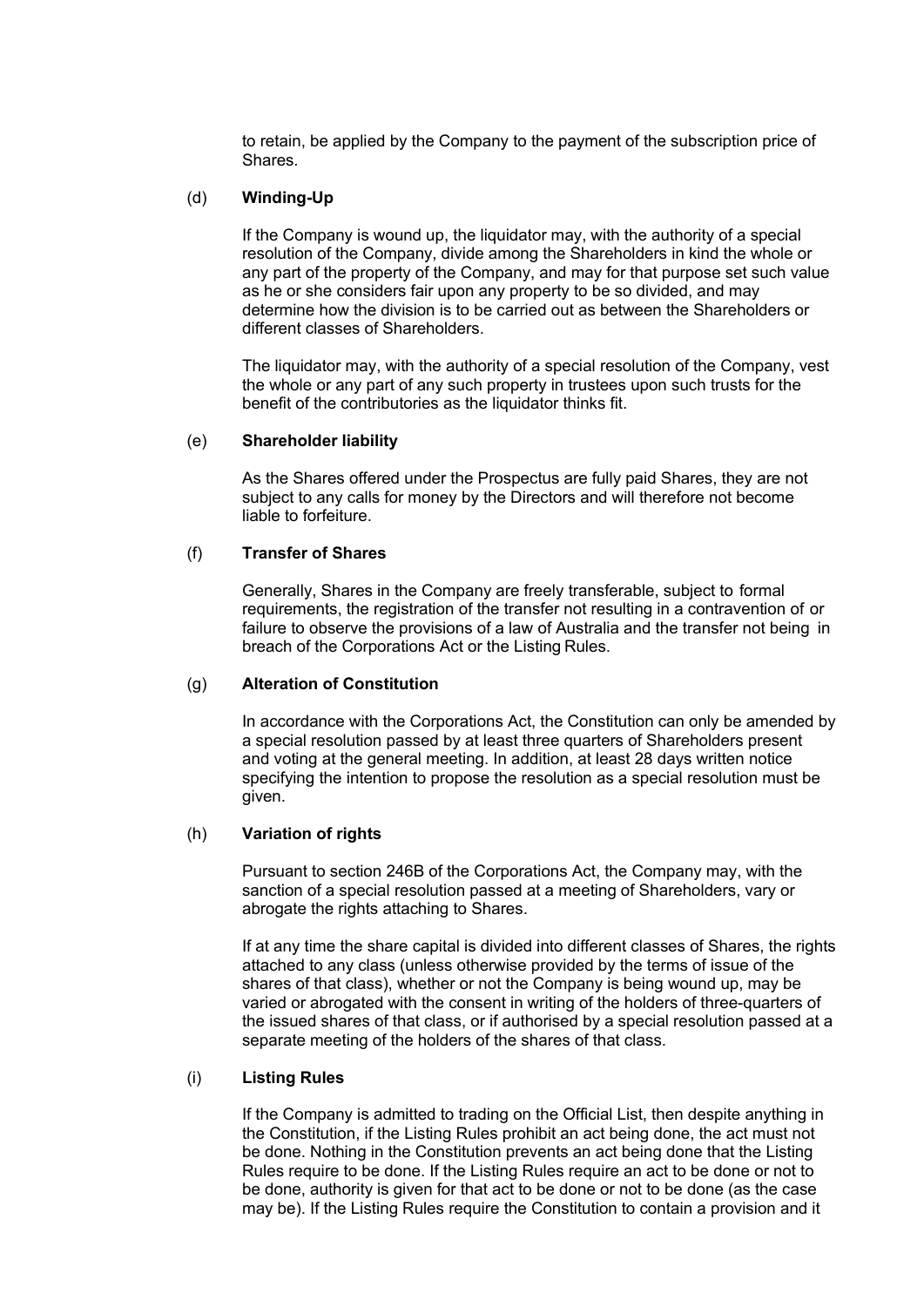does not contain such a provision, the Constitution is deemed to contain that provision. If the Listing Rules require the Constitution not to contain a provision and it contains such a provision, the Constitution is deemed not to contain that provision. If a provision of the Constitution is inconsistent with the Listing Rules, the Constitution is deemed not to contain that provision to the extent of the inconsistency.

Pursuant to the Listing Rules, the Company is authorised in certain circumstances to restrict dealings in securities to the extent required by the Listing Rules.

## <span id="page-22-0"></span>**4.3 Terms and conditions of New Listed Options**

The terms and conditions of the New Listed Options are as follows:

## (a) **Entitlement**

Each Option entitles the holder to subscribe for one Share upon exercise of the Option.

## (b) **Exercise Price**

The amount payable upon exercise of each Option is \$0.028 (**Exercise Price**).

## (c) **Expiry Date**

Each Option will expire at 5:00 pm (AEST) on 16 March 2024 (**Expiry Date**). An Option not exercised before the Expiry Date will automatically lapse on the Expiry Date.

## (d) **Exercise Period**

The Options are exercisable at any time on or prior to the Expiry Date (**Exercise Period**).

## (e) **Notice of Exercise**

The Options may be exercised during the Exercise Period by notice in writing to the Company in the manner specified on the Option certificate (**Notice of Exercise**) and payment of the Exercise Price for each Option being exercised in Australian currency by electronic funds transfer or other means of payment acceptable to the Company.

## (f) **Exercise Date**

A Notice of Exercise is only effective on and from the later of the date of receipt of the Notice of Exercise and the date of receipt of the payment of the Exercise Price for each Option being exercised in cleared funds (**Exercise Date**).

## (g) **Timing of issue of Shares on exercise**

Following the Exercise Date and within the time period specified by the ASX Listing Rules, the Company will:

(i) issue the number of Shares required under these terms and conditions in respect of the number of Options specified in the Notice of Exercise and for which cleared funds have been received by the Company;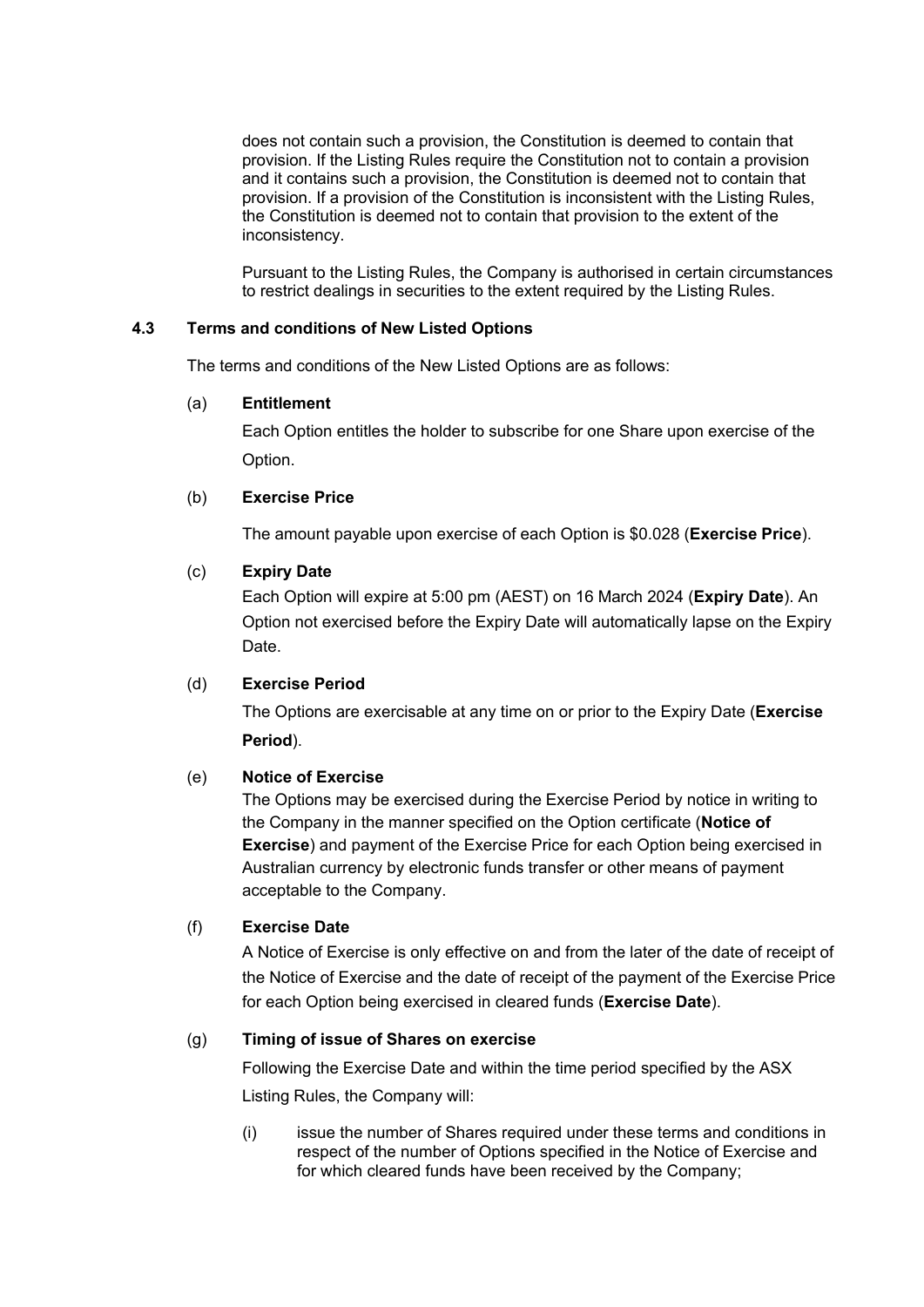- <span id="page-23-1"></span> $(i)$  if required, give ASX a notice that complies with section 708A(5)(e) of the Corporations Act, or, if the Company is unable to issue such a notice, lodge with ASIC a prospectus prepared in accordance with the Corporations Act and do all such things necessary to satisfy section 708A(11) of the Corporations Act to ensure that an offer for sale of the Shares does not require disclosure to investors; and
- (iii) if admitted to the official list of ASX at the time, apply for official quotation on ASX of Shares issued pursuant to the exercise of the Options.

If a notice delivered under  $(g)(ii)$  for any reason is not effective to ensure that an offer for sale of the Shares does not require disclosure to investors, the Company must, no later than 20 Business Days after becoming aware of such notice being ineffective, lodge with ASIC a prospectus prepared in accordance with the Corporations Act and do all such things necessary to satisfy section 708A(11) of the Corporations Act to ensure that an offer for sale of the Shares does not require disclosure to investors.

#### (h) **Shares issued on exercise**

Shares issued on exercise of the Options rank equally with the then issued shares of the Company.

### (i) **Reconstruction of capital**

If at any time the issued capital of the Company is reconstructed, all rights of a holder are to be changed in a manner consistent with the Corporations Act and the ASX Listing Rules at the time of the reconstruction.

#### (j) **Participation in new issues**

There are no participation rights or entitlements inherent in the Options and holders will not be entitled to participate in new issues of capital offered to Shareholders during the currency of the Options without exercising the Options.

#### (k) **Transferability**

The Options are transferable subject to any restriction or escrow arrangements imposed by ASX or under applicable Australian securities laws.

## <span id="page-23-0"></span>**5. Additional Information**

### **5.1 Company Update**

Details of the Company's current activities are set out in the announcements made by the Company to the ASX and are available from the ASX, or the Company's website at *www.austchinaholdings.com.*

#### **5.2 Nature of this Prospectus**

The New Listed Options to be issued pursuant to this Prospectus are options over continuously quoted securities. This Prospectus is issued under the special prospectus content rules for continuously quoted securities in Section 713 of the Corporations Act. This enables listed disclosing entities, such as the Company, to issue a prospectus for continuously quoted securities with modified disclosure requirements if they satisfy certain requirements.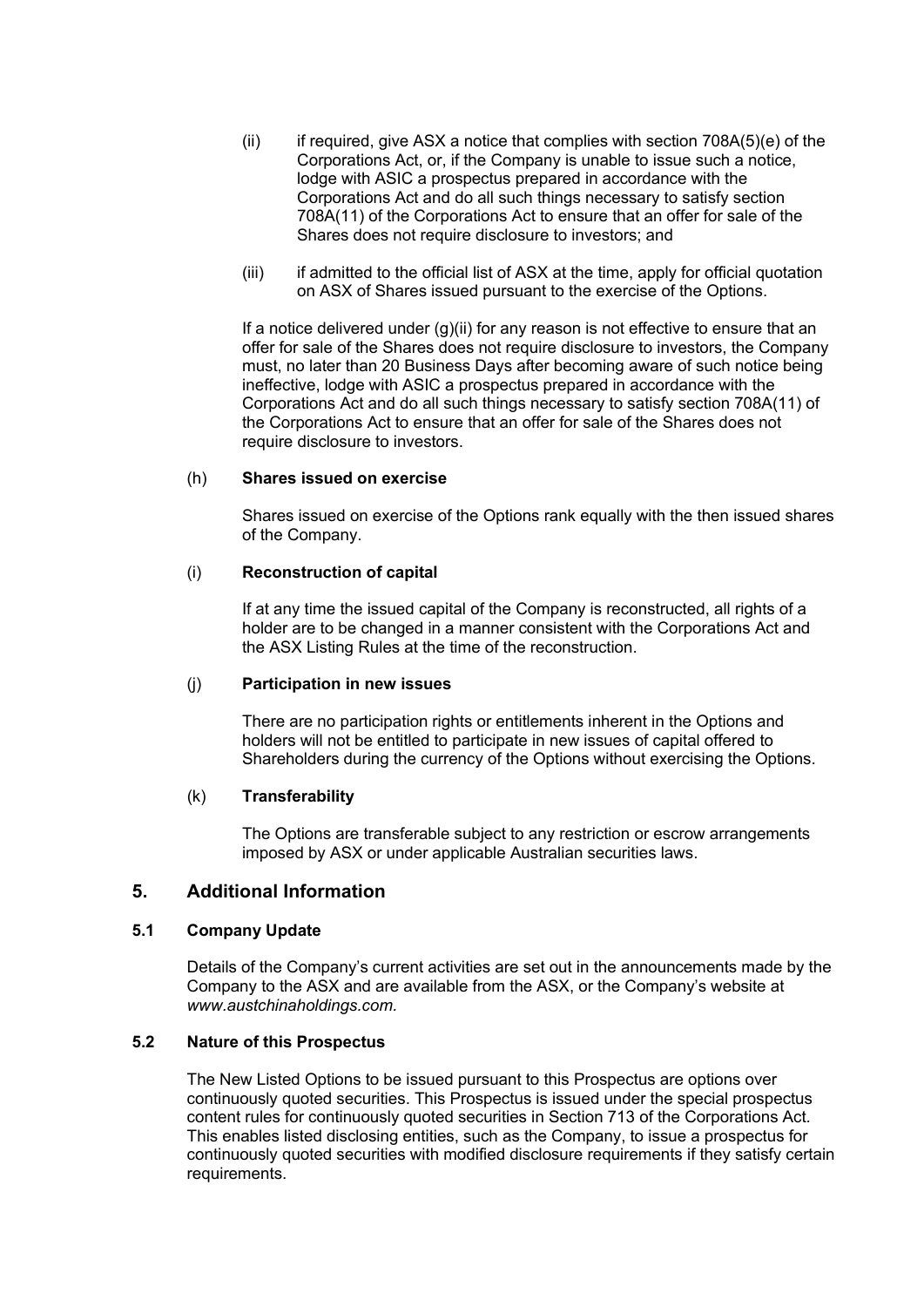The information in this Prospectus principally concerns the terms and conditions of the Offer and the information reasonably necessary to make an informed assessment of:

- (a) the effect of the Offer on the Company; and
- (b) the rights and liabilities attaching to the New Listed Options offered pursuant to this Prospectus and the underlying securities.

The Prospectus is intended to be read in conjunction with the publicly available information in relation to the Company which has been notified to ASX and does not include all of the information that would be included in a prospectus for an initial public offering of securities in an entity that is not already listed on a stock exchange. Investors should therefore also have regard to the other publicly available information in relation to the Company before making a decision whether or not to invest in the Company.

#### **5.3 Continuous Reporting and Disclosure Obligations**

As the Company is admitted to the official list of ASX, the Company is a "disclosing entity" for the purposes of the Corporations Act. As such, it is subject to regular reporting and disclosure obligations. Specifically, like all listed companies, the Company is required to continuously disclose to the market any information it has which a reasonable person would expect to have a material effect on the price or the value of the Company's securities.

Price sensitive information is publicly released through ASX before it is disclosed to Shareholders and market participants. Distribution of other information to Shareholders and market participants is also managed through disclosure to ASX. In addition, the Company posts information on its website after the ASX confirms an announcement has been made, with the aim of making the information readily accessible to the widest audience.

Investors are encouraged to check and monitor any further announcements made by the Company to ASX prior to securities being issued under the Offer. To do so, please refer to the Company's ASX announcements platform via *[www.asx.com.au.](http://www.asx.com.au/)*

By virtue of section 713 of the Corporations Act, the Company is entitled to issue a "transaction-specific" prospectus in respect of the Offer.

In general terms, a "transaction-specific prospectus" is only required to contain information in relation to the effect of the issue of securities on the Company and the rights and liabilities attaching to the securities. It is not necessary to include general information in relation to all of the assets and liabilities, financial position and performance, profits and losses or prospects of the issuing company.

As a disclosing entity under the Corporations Act, the Company states that:

- (a) it is subject to regular reporting and disclosure obligations;
- (b) copies of documents lodged with ASIC in relation to the Company may be obtained from, or inspected at, an office of ASIC; and
- (c) it will provide a copy of each of the following documents, free of charge, to any person on request between the date of issue of this Prospectus and the Closing Date:
	- (i) the annual financial report of the Company for the financial year ended 30 June 2021;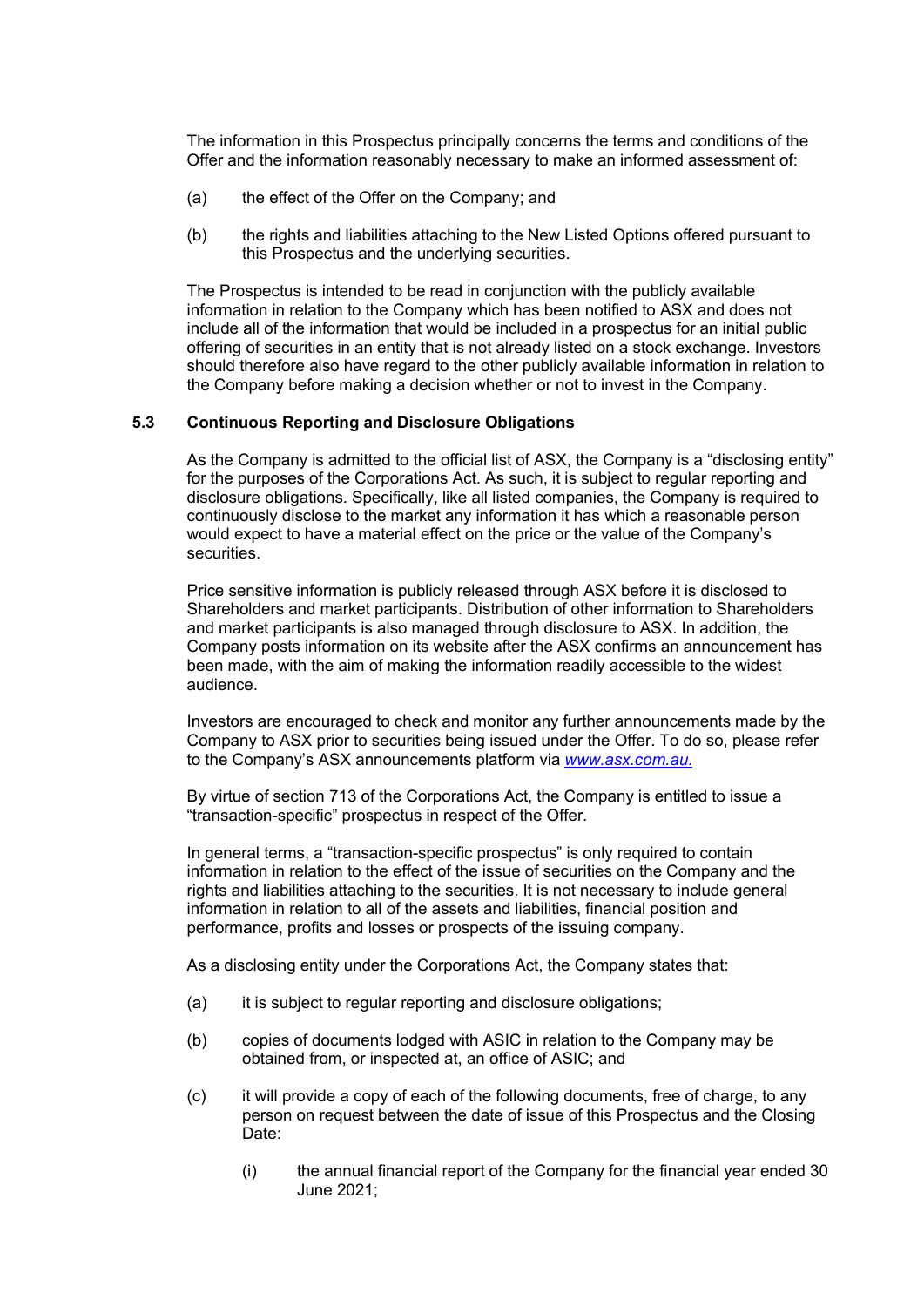- (ii) any half-year financial report of the Company lodged with ASIC after the lodgement of the annual financial report referred to above and before the lodgement of this Prospectus with ASIC; and
- (iii) all continuous disclosure notices given by the Company after the lodgement of the annual financial report referred to above and before the lodgement of this Prospectus with ASIC (see below).

There is no information which has been excluded from a continuous disclosure notice in accordance with the ASX Listing Rules that investors or their professional advisers:

- (a) would reasonably require for the purpose of making an informed assessment of:
	- (i) the assets and liabilities, financial position and performance, profits and losses and prospects of the Company; and
	- (ii) the rights and liabilities attaching to the securities the subject of this Prospectus; and
- (b) would reasonably expect to find in this Prospectus.

This Prospectus contains information specific to the Offer. If investors require further information in relation to the Company, they are recommended to take advantage of the opportunity to inspect or obtain copies of the documents referred to above.

The following announcements have been lodged with ASX in respect of the Company since the Company lodged its annual financial report for the financial year ended 30 June 2021 on 13 September 2021.

| <b>Date</b> | <b>Title</b>                                  |
|-------------|-----------------------------------------------|
| 18/03/2022  | Section 708A Notice                           |
| 18/03/2022  | Application for quotation of securities - AUH |
| 16/03/2022  | Proposed issue of securities - AUH            |
| 16/03/2022  | Successful Completion of Placement Offer      |
| 16/03/2022  | <b>Half Yearly Report and Accounts</b>        |
| 14/03/2022  | <b>Trading Halt</b>                           |
| 09/03/2022  | Section 708A Notice                           |
| 04/03/2022  | Change in substantial holding                 |
| 04/03/2022  | Application for quotation of securities - AUH |
| 25/02/2022  | Section 708A Notice                           |
| 25/02/2022  | Application for quotation of securities - AUH |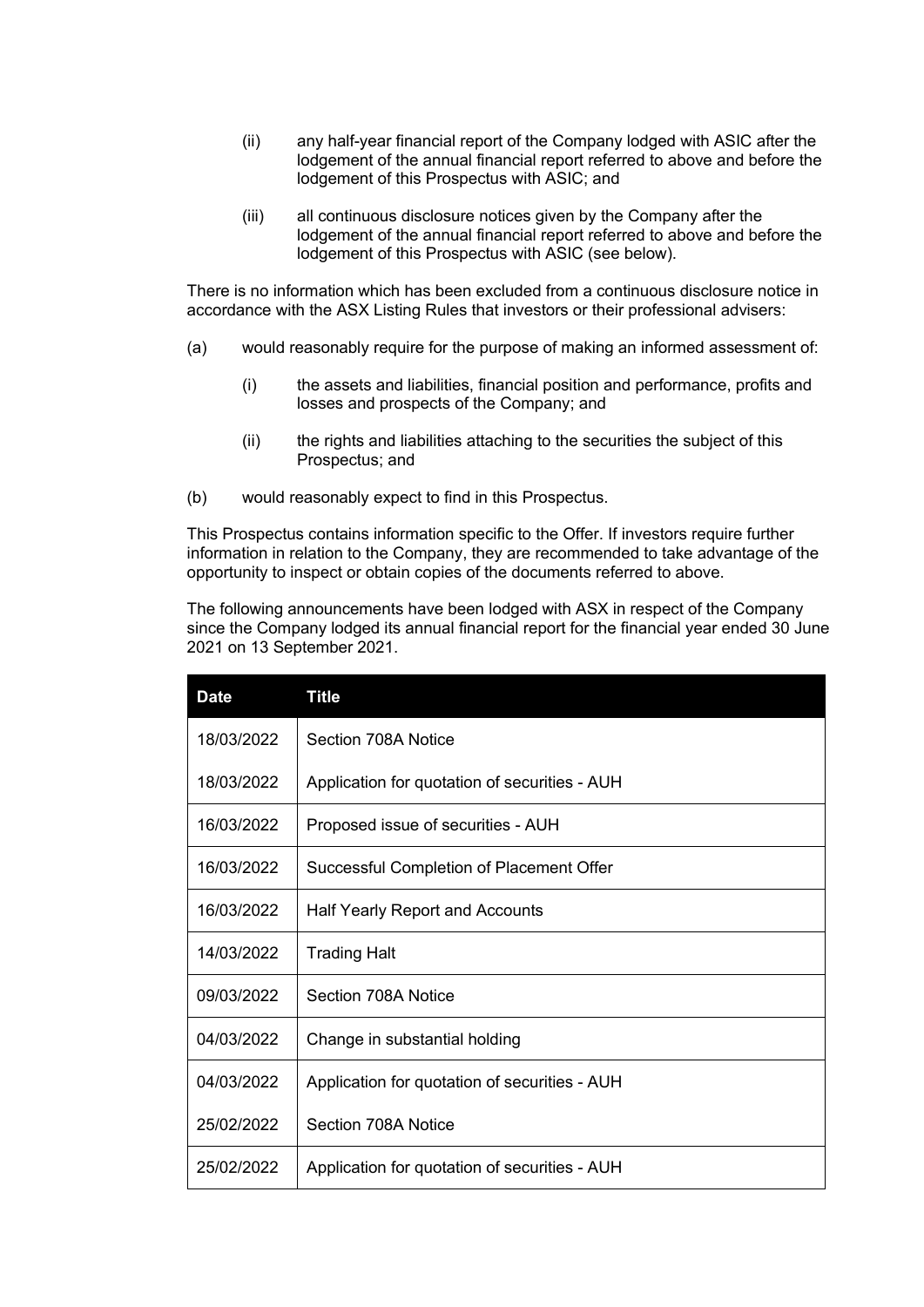| 04/02/2022 | Change in substantial holding                                |
|------------|--------------------------------------------------------------|
| 28/01/2022 | Quarterly Activities/Appendix 5B Cash Flow Report            |
| 27/01/2022 | Change in substantial holding                                |
| 13/01/2022 | Extension of Due Diligence Period - Solid Fuels to Energy    |
| 04/01/202  | Change in substantial holding                                |
| 09/12/2021 | Becoming a substantial holder                                |
| 30/11/2021 | <b>Results of Meeting</b>                                    |
| 30/11/2021 | Chairman's Address to the AGM                                |
| 26/11/2021 | Convertible Note Liability Extension of Maturity Date        |
| 29/10/2021 | Notice of Annual General Meeting/Proxy Form                  |
| 29/10/2021 | Quarterly Activities/Appendix 5B Cash Flow Report            |
| 15/10/2021 | MOU to Investigate Technology- Convert Solid Fuels to Energy |
| 13/09/2021 | Appendix 4G                                                  |

#### **5.4 Market Price of Shares**

The highest and lowest closing prices of Shares on the ASX during the 3 months preceding the date of this Prospectus are set out in the table below. The closing price on the trading day before the date of this Prospectus was \$0.12.

|         | Price $(\$)$ | Date       |
|---------|--------------|------------|
| Highest | \$0.018      | 23/03/2022 |
| Lowest  | \$0.007      | 29/12/2021 |

#### **5.5 Litigation**

The Company is not involved in any litigation that is material for the purposes of this Prospectus and the Directors are not aware of any circumstances that might reasonably be expected to give rise to such litigation.

## **5.6 Directors' Interests**

Other than as set out below or elsewhere in this Prospectus, no Director has, or had within two years before lodgement of this Prospectus with ASIC, any interest in:

(a) the formation or promotion of the Company;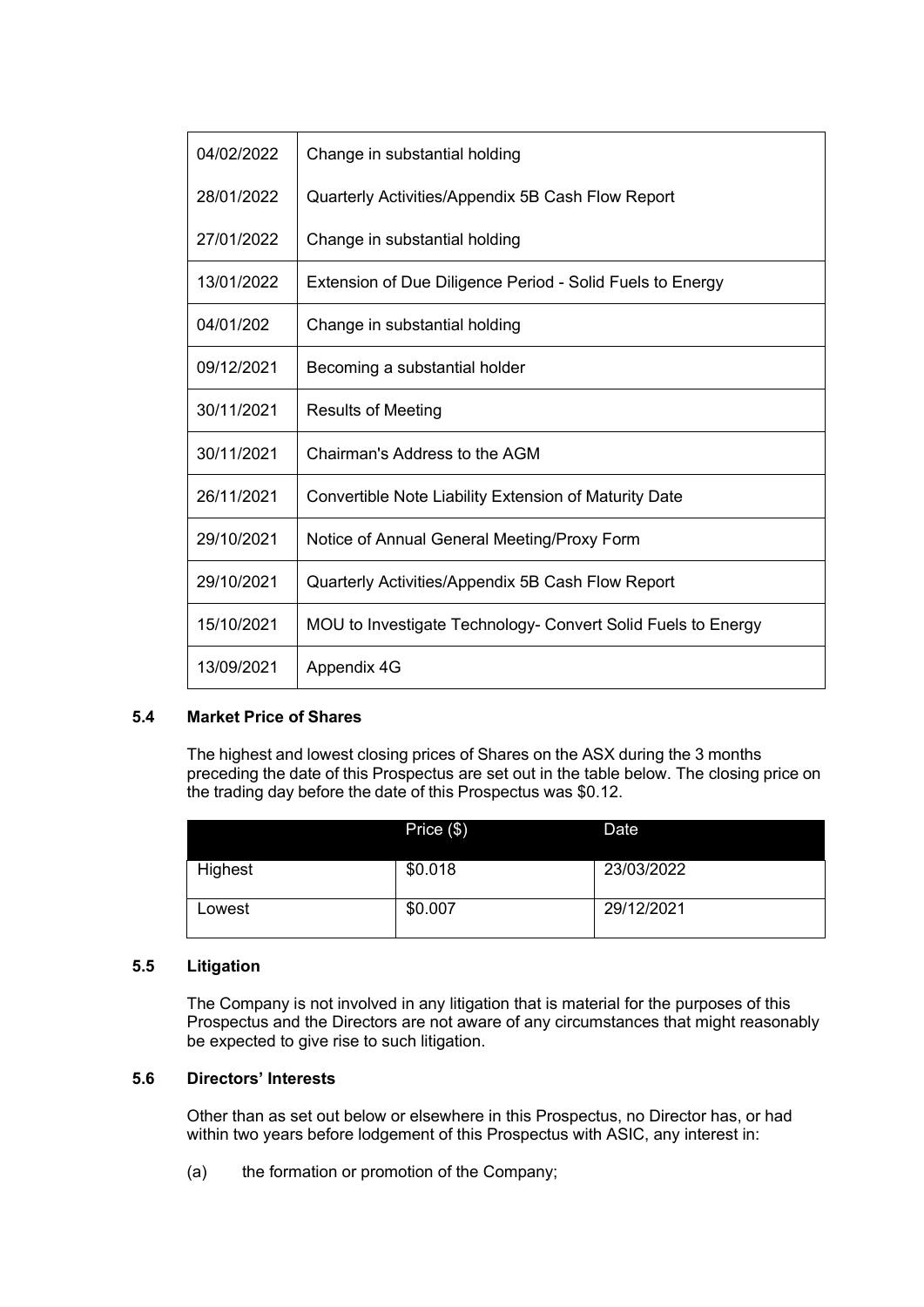- (b) property acquired or proposed to be acquired by the Company in connection with its formation or promotion of the Offer; or
- (c) the Offer,

and no amounts have been paid or agreed to be paid (in cash or securities or otherwise) and no benefits have been given or agreed to be given to any Director:

- (a) to induce him to become, or to qualify him as, a Director; or
- (b) for services rendered by him in connection with the formation or promotion of the Company or the Offer.

#### **Remuneration**

The remuneration (including superannuation) paid to the Directors for the two financial years prior to the date of this Prospectus, and proposed to be paid to the Directors for the current financial year (on an annualised basis inclusive of statutory superannuation), is set out below:

| <b>Director</b>                   | FY 2020  | FY 2021  | FY 2022  |
|-----------------------------------|----------|----------|----------|
| Daniel Chan                       | \$24,000 | \$24,000 | \$24,000 |
| George Lam                        | \$16,000 | \$16,000 | \$16,000 |
| <b>Andrew Macintosh</b>           | \$17,520 | \$17,520 | \$17,520 |
| David Morris <sup>1</sup>         | \$17,520 | \$17,520 | \$17,520 |
| <b>Bernard Ripoll<sup>2</sup></b> |          | \$17,520 | \$17,520 |

Notes:

- 1. Appointed as Director on 24 November 2020.
- 2. Appointed as Director on 10 March 2021.

Further information relating to the remuneration of Directors can be found in the Company's annual financial report for the financial year ended 30 June 2021, which was announced to ASX on 13 September 2021.

#### **Securities**

The securities in which the Directors and their associates have or are proposed to have relevant interests in at the date of this Prospectus are set out below.

| <b>Director</b>           | <b>Shares</b> | Options    | Other |
|---------------------------|---------------|------------|-------|
| Daniel Chan*              | 855,555,438   | 20,000,000 | -     |
| George Lam                |               | 20,000,000 |       |
| <b>Andrew Macintosh</b>   |               | 20,000,000 |       |
| David Morris <sup>1</sup> |               |            |       |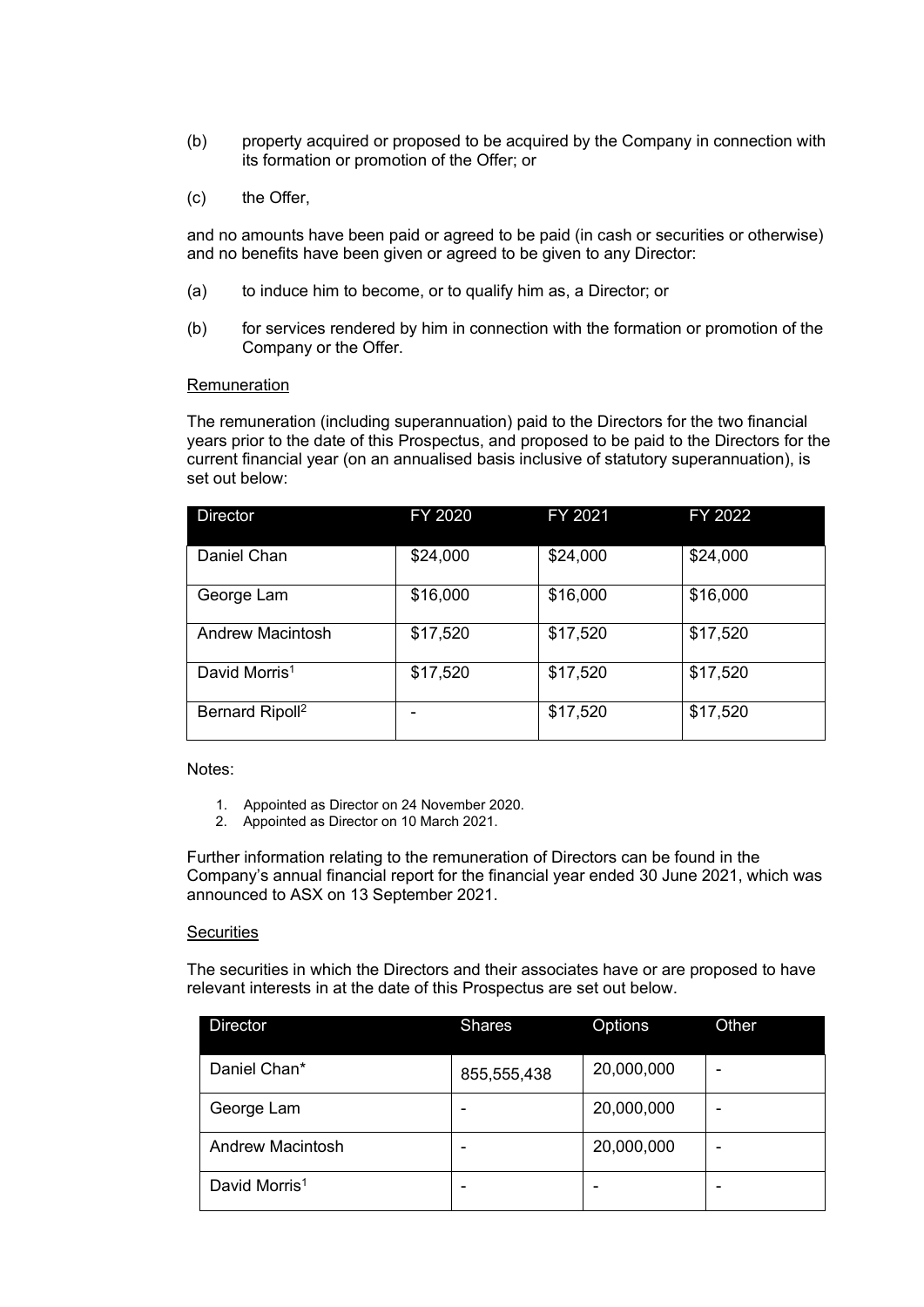|  | Bernard Ripoll <sup>2</sup> |  |  | - |
|--|-----------------------------|--|--|---|
|--|-----------------------------|--|--|---|

*Note: \*Held through nominee*

There are no related party transactions entered into that have not otherwise been disclosed in this Prospectus or to the market.

#### **5.7 Interests and Consents of Advisers**

Other than as set out below or elsewhere in this Prospectus, no underwriter, promoter or any other person named in this Prospectus as performing a function in a professional, advisory or other capacity in connection with the preparation or distribution of the Prospectus holds, or has held within two years before lodgement of this Prospectus with ASIC, any interest in:

- (a) the formation or promotion of the Company; or
- (b) property acquired or proposed to be acquired by the Company in connection with its formation or promotion of the Offer; or
- (c) the Offer,

and no amounts have been paid or agreed to be paid (in cash or Shares or otherwise) to any underwriter, promoter or any other person named in this Prospectus as performing a function in a professional, advisory or other capacity in connection with the preparation or distribution of this Prospectus, for services rendered by that person in connection with the formation or promotion of the Company or the Offer.

Pursuant to Section 716 of the Corporations Act, Colin Biggers & Paisley Lawyers (**CBP**) has given, and has not withdrawn its consent to being named as Solicitors to the Company in the Corporate Directory of this Prospectus in the form and context in which it is named. CBP has not caused or authorised the issue of this Prospectus, does not make or purport to make any statement in this Prospectus and to the maximum extent permitted by law, expressly disclaims and takes no responsibility for any part of this Prospectus other than a reference to its name. CBP has acted as the solicitors to the Company in relation to the Offer. The Company estimates it will pay CBP approximately \$8,000 (excluding GST and disbursements) for these services. During the 24 months preceding lodgement of this Prospectus with the ASIC, CBP Legal has received fees of \$25,760 (including GST) in respect of general legal services provided to the Company.

## **5.8 Estimated Expenses of the Offer**

The estimated expenses of the Offer (excluding GST) are as follows:

| ltem         | Amount (\$)<br>(ex GST) |
|--------------|-------------------------|
| ASIC fees    | \$3,206                 |
| Legal fees   | \$8,000                 |
| <b>Total</b> | \$11,206                |

#### **5.9 Electronic Prospectus**

Pursuant to ASIC Regulatory Guide 107, ASIC has exempted compliance with certain provisions of the Corporations Act to allow distribution of an electronic prospectus on the basis of a paper prospectus lodged with ASIC, and the publication of notices referring to an electronic prospectus, subject to compliance with certain conditions.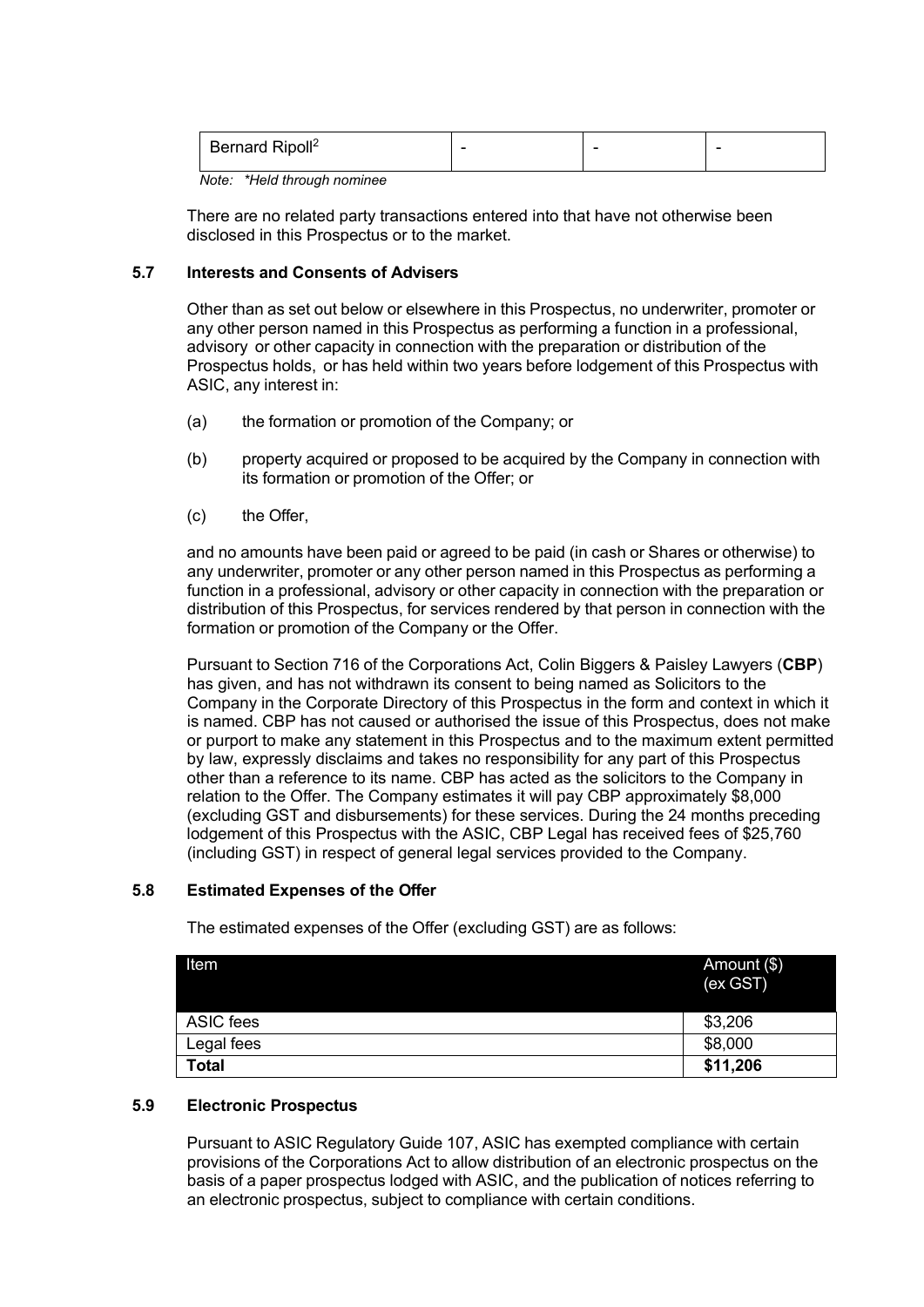If you have received this Prospectus as an electronic Prospectus, please ensure that you have received the entire Prospectus. If you have not, please contact the Company and the Company will send you, for free, either a hard copy or a further electronic copy of the Prospectus or both.

The Company reserves the right not to accept an Application Form from a person if it has reason to believe that when that person was given access to the electronic Application Form, it was not provided together with the electronic Prospectus and any relevant supplementary or Prospectus or any of those documents were incomplete or altered.

## <span id="page-29-0"></span>**6. Directors' Consent**

This Prospectus is dated 29 March 2022 and is issued by AustChina Holdings Limited.

The Directors have made all reasonable enquires and on that basis have reasonable grounds to believe that any statements made by the Directors in this Prospectus are not misleading or deceptive.

This Prospectus is prepared on the basis that certain matters may reasonably be expected to be known to likely investors or their professional advisors.

Each of the Directors of the Company has consented to the lodgement of this Prospectus in accordance with Section 720 of the Corporations Act and has not withdrawn that consent.

Signed for and on behalf of AustChina Holdings Limited:

 $\overline{\phantom{a}}$ 

Chairman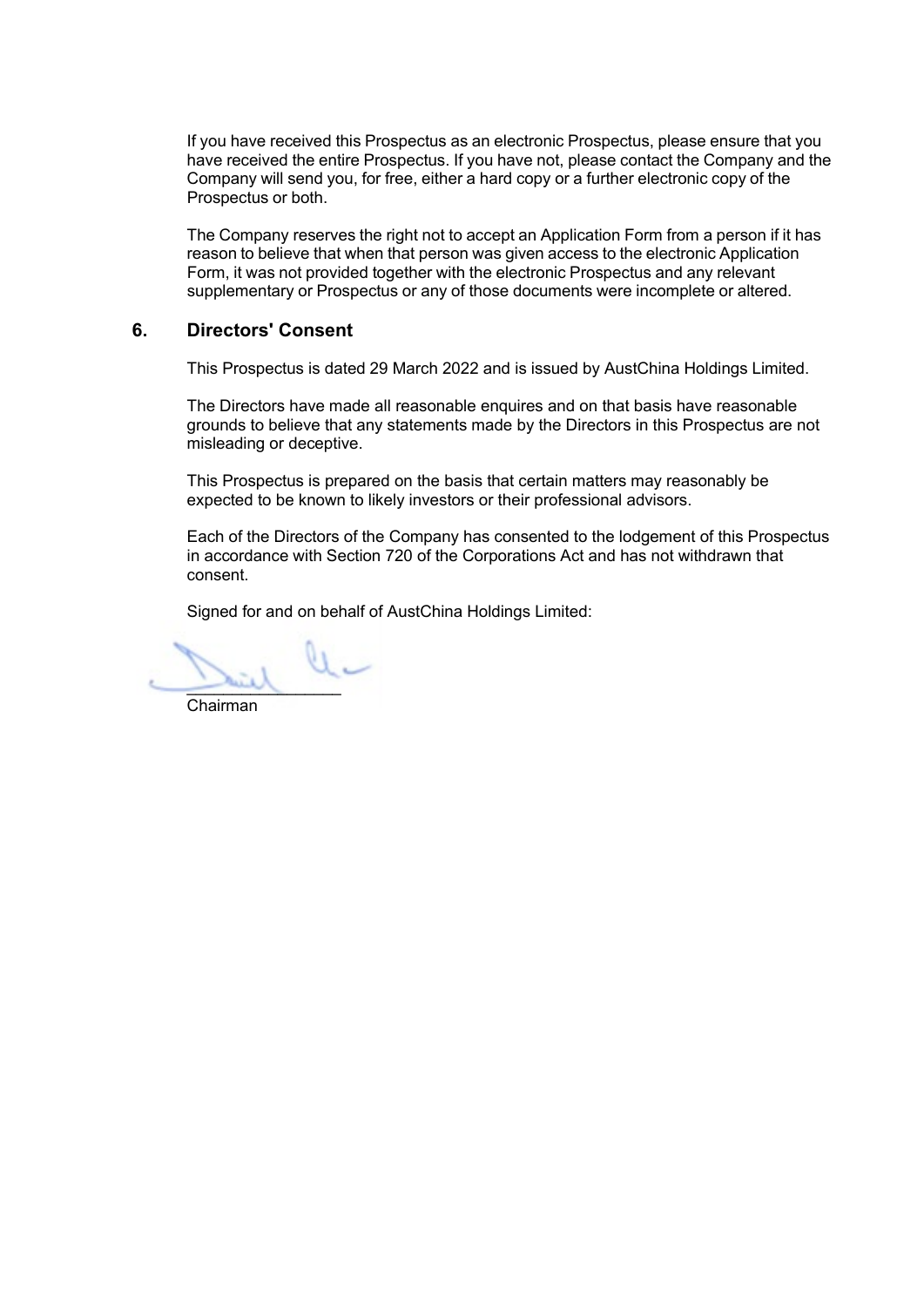## <span id="page-30-0"></span>**7. Glossary**

Where the following terms are used in this Prospectus they have the following meanings:

| <b>Term</b>                                           | <b>Meaning</b>                                                                                                      |
|-------------------------------------------------------|---------------------------------------------------------------------------------------------------------------------|
| $A$$ or $$$                                           | Australian dollars unless otherwise stated.                                                                         |
| <b>AEST</b>                                           | Australian Eastern Standard Time.                                                                                   |
| <b>Applicant</b>                                      | an investor who applies for New Listed Options pursuant to<br>the Offer.                                            |
| <b>Application</b>                                    | a valid application made on an Application Form to subscribe<br>for New Listed Options pursuant to this Prospectus. |
| <b>Application Form</b>                               | an application form attached to or accompanying this<br>Prospectus.                                                 |
| <b>ASIC</b>                                           | the Australian Securities and Investments Commission.                                                               |
| <b>ASX</b>                                            | ASX Limited (ACN 008 624 691) or the Australian Securities<br>Exchange operated by it (as the case requires).       |
| <b>Board</b>                                          | the board of directors of the Company.                                                                              |
| <b>CHESS</b>                                          | the Clearing House Electronic Sub-register System operated<br>by ASX Settlement.                                    |
| <b>Closing Date</b>                                   | 5.00pm AEST on 31 March 2022.                                                                                       |
| Company                                               | AustChina Holdings Limited ACN 075 877 075.                                                                         |
| <b>Constitution</b>                                   | the constitution of the Company.                                                                                    |
| <b>Corporations Act</b>                               | the Corporations Act 2001 (Cth).                                                                                    |
| <b>Existing Shareholders</b>                          | persons holding Shares as at the date of this Prospectus.                                                           |
| <b>Director</b>                                       | a director of the Company.                                                                                          |
| <b>GBA Capital</b>                                    | <b>GBA Capital Pty Ltd.</b>                                                                                         |
| Group                                                 | depending on context, the Company and/or its subsidiaries.                                                          |
| GST                                                   | goods and service tax levied in Australia pursuant to A New<br>Tax System (Goods and Services Tax) Act 1999 (Cth).  |
| <b>Listed Options or New</b><br><b>Listed Options</b> | an Option with the terms and conditions set out in Section<br>4.3.                                                  |
| <b>Listing Rules</b>                                  | the official listing rules of ASX.                                                                                  |
| <b>Offer</b>                                          | the offer of New Listed Options pursuant to this Prospectus.                                                        |
| <b>Official List</b>                                  | the official list of the ASX.                                                                                       |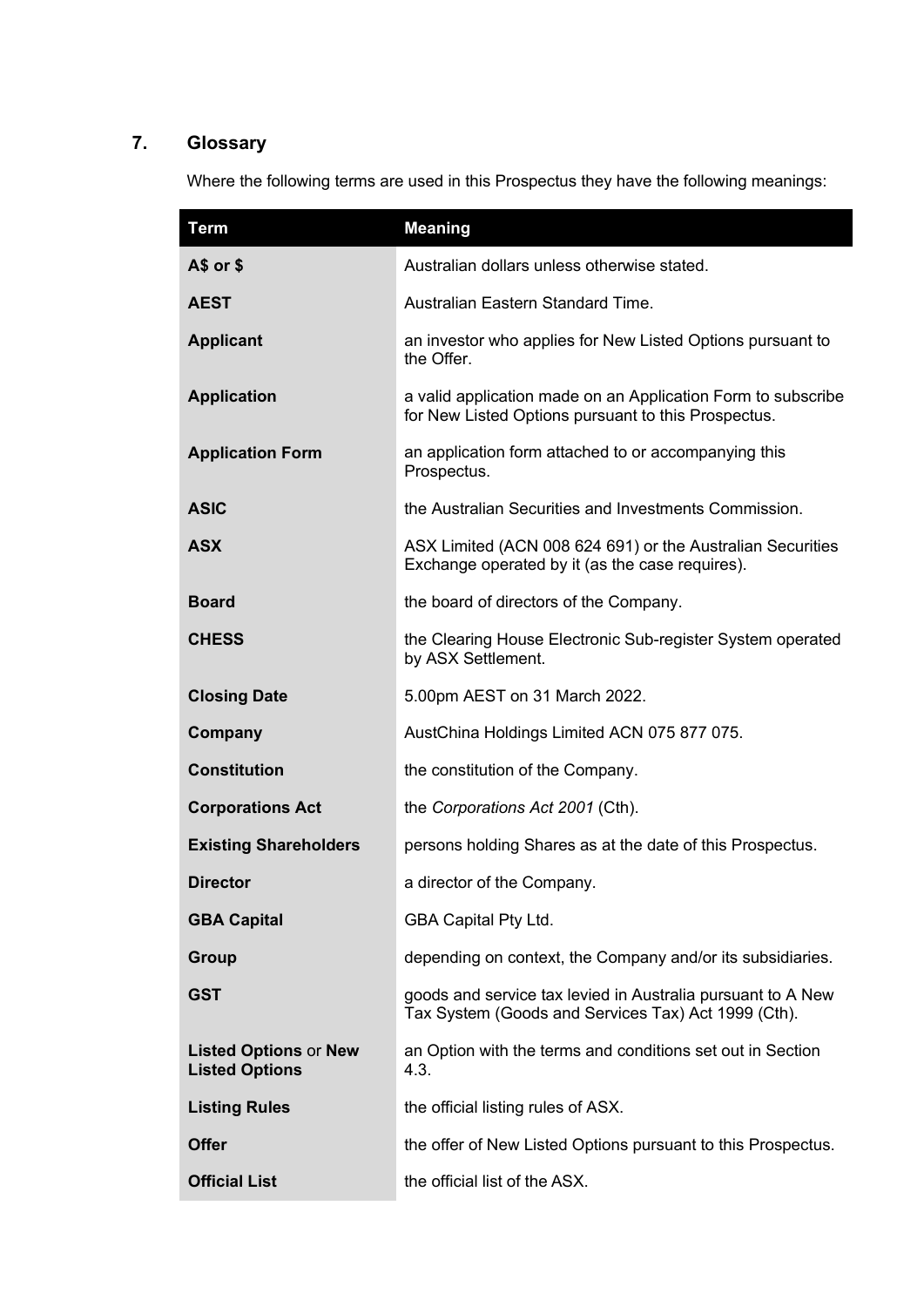| <b>Term</b>                                | <b>Meaning</b>                                                                    |
|--------------------------------------------|-----------------------------------------------------------------------------------|
| <b>Opening Date</b>                        | 29 March 2022.                                                                    |
| <b>Option</b>                              | an option to subscribe for a Share.                                               |
| <b>Placement</b>                           | the Company's placement announced to ASX on 16 March<br>2022.                     |
| <b>Placement Participants</b>              | persons who participated in the Placement.                                        |
| <b>Projects</b>                            | the following Queensland permits for coal exploration: EPC<br>1719 and 1993.      |
| <b>Quotation and Official</b><br>Quotation | official quotation on ASX.                                                        |
| <b>Securities</b>                          | any securities, including Shares and Options issued or<br>granted by the Company. |
| <b>Share</b>                               | a fully paid ordinary share in the Company.                                       |
| <b>Shareholder</b>                         | a registered holder of Shares in the Company.                                     |
| <b>Share Registry</b>                      | Link Market Services Limited.                                                     |